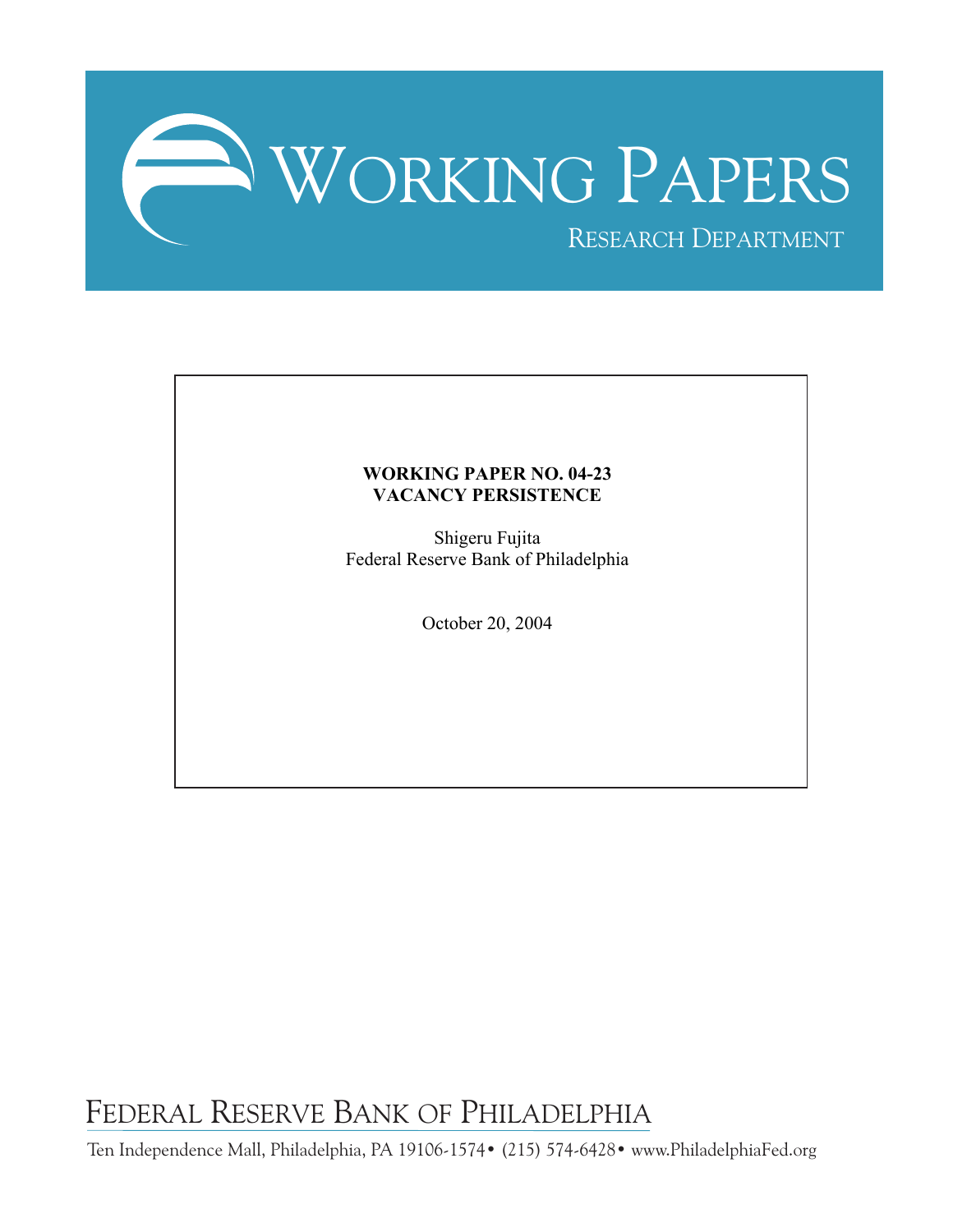# Vacancy Persistence

Shigeru Fujita<sup>∗</sup> Federal Reserve Bank of Philadelphia†

October 20, 2004

<sup>∗</sup>This paper is based on Chapters 1 and 2 of my dissertation completed at the University of California San Diego. I thank Craig Burnside, Wouter den Haan, Chris Foote, Jim Hamilton, Garey Ramey and Harald Uhlig for their guidance and comments. All remaining errors are my own.

<sup>†</sup>Correspondence: Research Department, Federal Reserve Bank of Philadelphia, Ten Independence Mall, Philadelphia, PA 19106; E-mail: shigeru.fujita@phil.frb.org. The views expressed here are those of the author and do not necessarily reflect those of the Federal Reserve Bank of Philadelphia or the Federal Reserve System.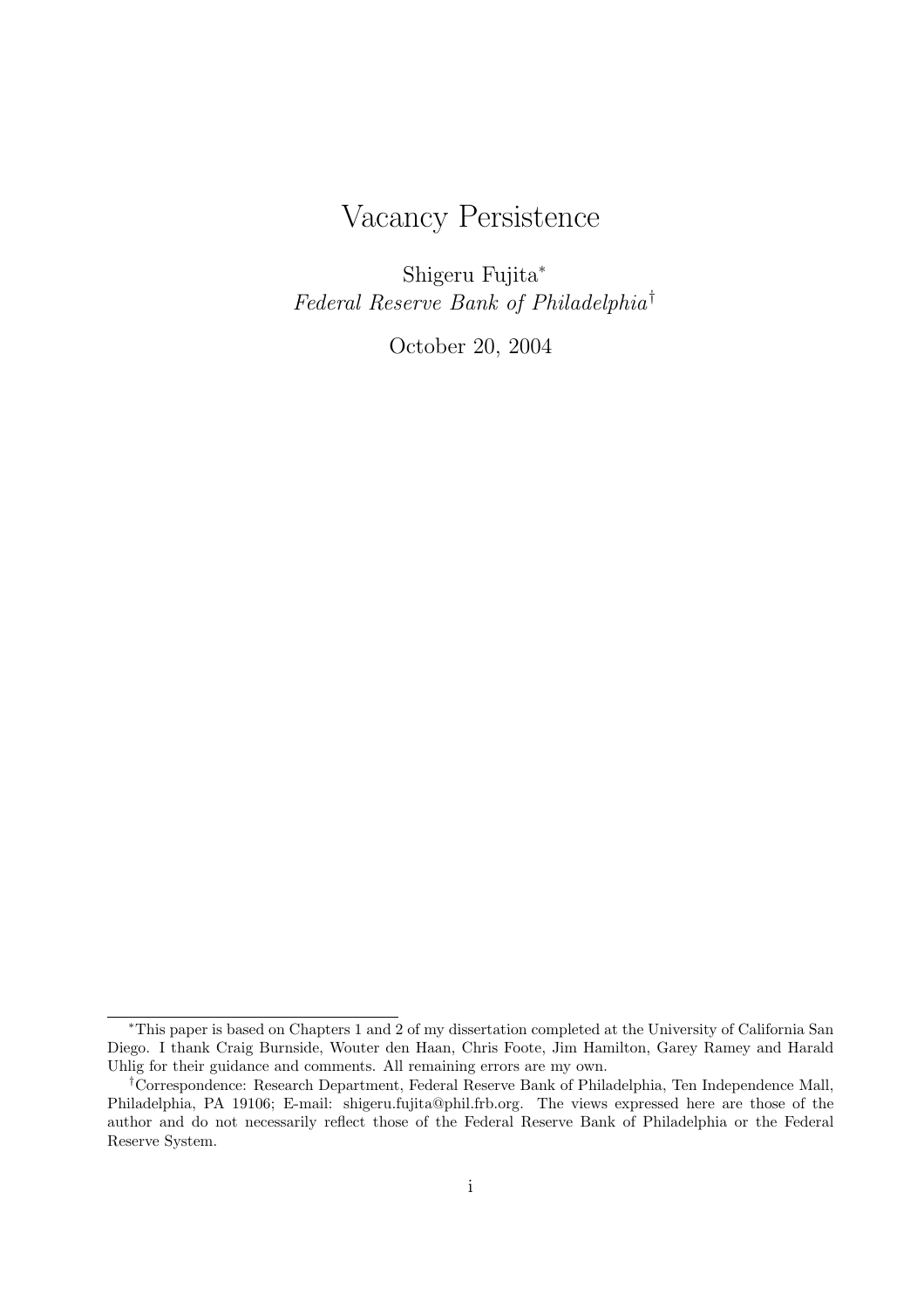#### Abstract

This paper reevaluates the quantitative performance of the standard labor-market matching model developed by Mortensen and Pissarides [28] with special attention to the behavior of vacancies, one of the key variables in the model. I first estimate trivariate vector autoregressions with gross worker flows and vacancies and identify an aggregate shock by imposing only minimal sign restrictions on the responses of worker flows and employment growth and no restrictions on the response of vacancies. The data strongly suggest a hump-shaped and persistent response of vacancies. The calibrated model, on the other hand, predicts that vacancies respond to aggregate shocks with no delay and are not persistent even though an aggregate productivity shock is assumed to be highly persistent. These problems in vacancy behavior also cause gross flow series to exhibit counterfactual cyclical properties.

JEL codes: E24, J63, J64

Keywords: Agnostic identification, labor-market matching, unemployment, vacancies, worker flows.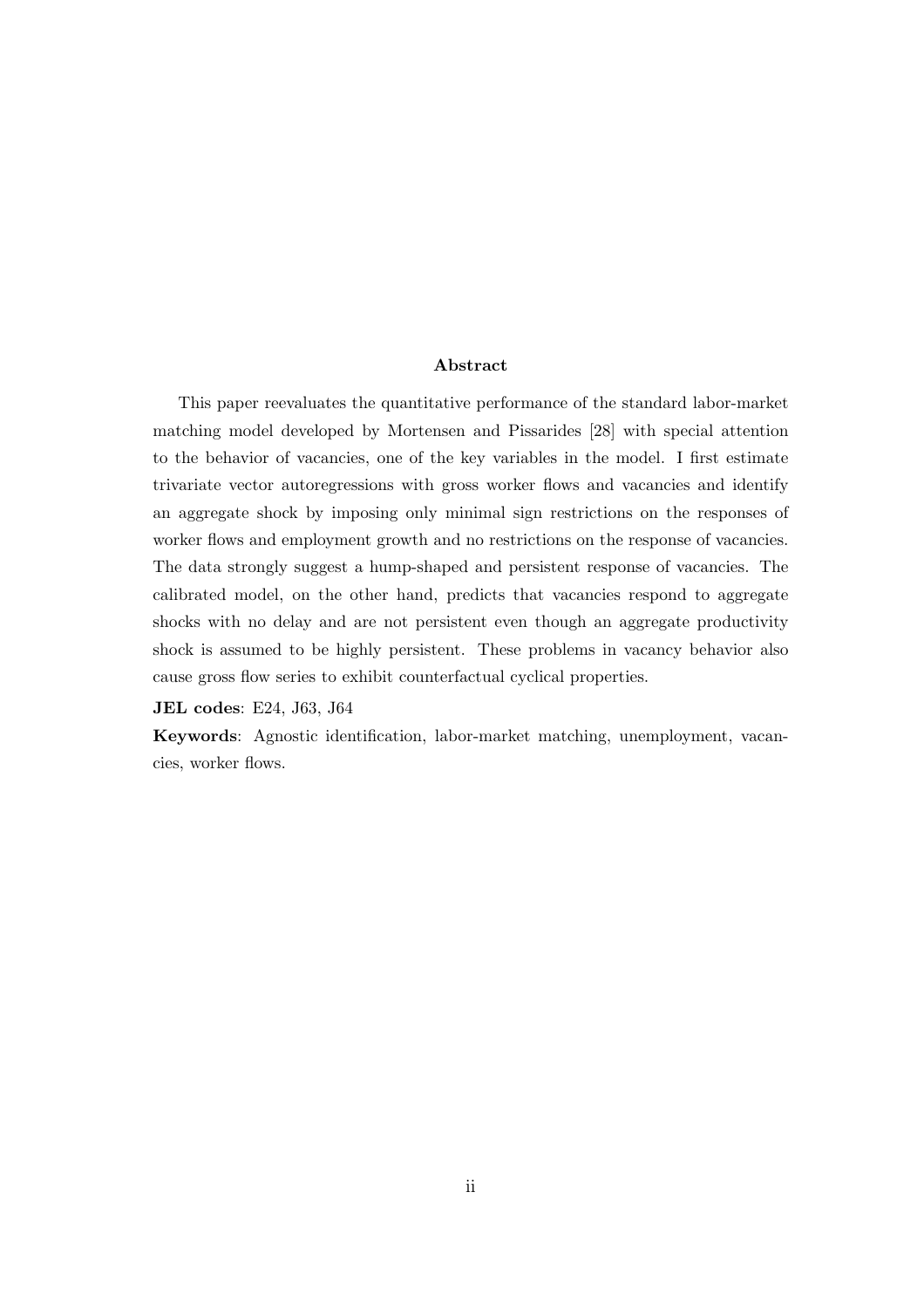## 1 Introduction

The labor-market matching model developed by Pissarides [30], [32], and Mortensen and Pissarides [28] provides a coherent framework to analyze dynamic behavior of gross worker (or job) flows, employment, and job vacancies, and thus has become popular in macro-labor literature. Reflecting this popularity, there have been a number of attempts in the literature to quantitatively evaluate the performance of this class of models. For example, Cole and Rogerson [14] examine the model's ability to deliver plausible cyclical properties of job flows and employment in a reduced-form framework. Collard et al. [15] estimate the structural parameters and undertake formal statistical tests of the model. Overall, the conclusion from these studies is that the framework does a good job in explaining important empirical regularities regarding labor-market flows and employment in the U.S. There are also attempts that embed the labor-matching friction into dynamic stochastic general equilibrium (DSGE) models with capital and a risk-averse household. Andolfatto [2], Merz [26], and den Haan et al. [19] integrate the matching framework into otherwise-standard real business cycle models and show that their extensions significantly improve the models' performance in propagating the underlying technology shocks. Cooley and Quadrini [16] develop a monetary DSGE model with the matching friction and show that it helps produce realistic Phillips curve dynamics as well as labor-market dynamics.

The main purpose of this paper is to reevaluate the model's quantitative performance. I show that the model encounters serious problems in its vacancy dynamics and that the problems in vacancy behavior cause counterfactual dynamic behavior of gross flows as well. These problems result from one of the key equilibrium conditions in this class of models: the free-entry condition into the matching market. Although this condition is widely used in the literature, none of the papers has paid much attention to the implications of the condition. The free-entry condition states that firms can immediately enter the matching market by simply posting vacancies when doing so is expected to yield positive returns. In equilibrium, the expected returns to posting a vacancy are equalized to a vacancy posting cost. Suppose that a negative aggregate productivity shock hits the economy. The negative shock decreases the expected returns from posting a vacancy, and therefore, the number of vacancies initially drops. However, the incentive to post vacancies quickly rises as the adverse shock increases unemployment, since this raises the chance that the firm will successfully find a worker from the pool of unemployed. The "echo effect" caused by the increases in unemployment has several important implications for the model's cyclical properties. A direct implication is that vacancies in the model are not persistent even if one assumes a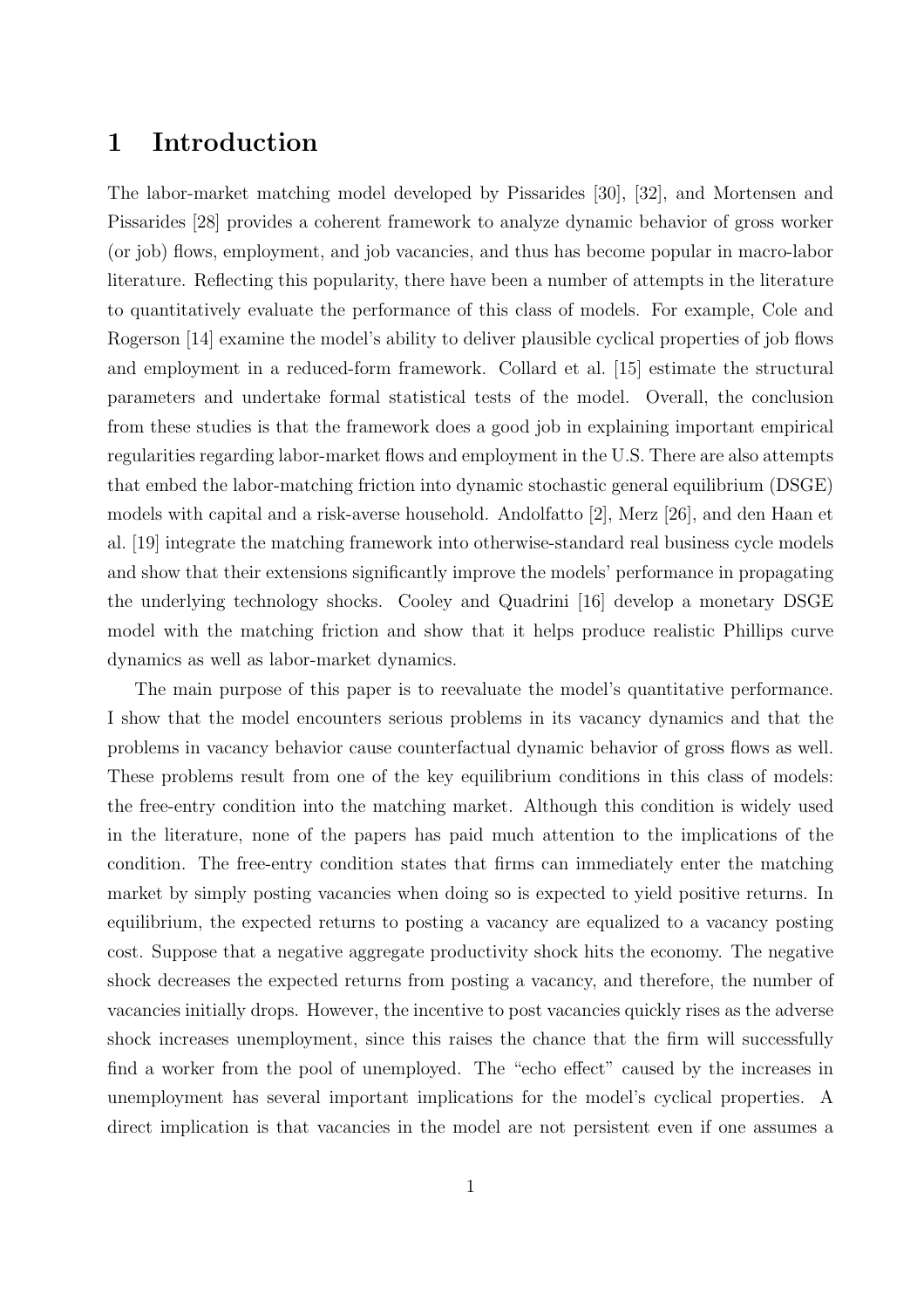highly persistent aggregate productivity shock, such as the one used in the real business cycle literature; the adverse effect of the low aggregate productivity on firms' hiring effort is mitigated by the higher probability of finding a worker. Second, the recovery of vacancies puts upward pressures on the number of matches. Higher unemployment during a recession directly contributes to increasing the number of matches, and this increase is enhanced by the recovery in vacancies. Finally, the surge in firms' hiring motivation, in turn, pushes up the job finding rate for unemployed workers. This promotes separations of matched pairs as it is relatively easy for separated workers to find subsequent employment opportunities.<sup>1</sup>

To test these predictions, I provide stylized facts about cyclical properties of job vacancies and gross worker flows by estimating trivariate vector autoregressions (VARs).<sup>2</sup> An "aggregate shock" is identified by using Uhlig's [38] agnostic Bayesian method that imposes only the least controversial inequality constraints on the patterns of impulse responses. Specifically, I impose only minimal and sensible restrictions on the responses of gross worker flows and employment growth and no restrictions on the behavior of vacancies.<sup>3</sup> One of the advantages of this approach over the conventional exact-identification scheme is that the method allows one to find all possible responses that satisfy the sign restrictions and thus gives us a better sense about robustness of the empirical findings.

The main findings are as follows. While the VAR exercises show that the empirical responses of vacancies clearly exhibit a hump-shaped pattern, the model fails to produce this pattern. Further, even though the model matches *qualitative* patterns of responses of gross flows, the model's responses greatly exaggerate their empirical analogues. When a recessionary shock arrives, it is the case both in the model and the data that, after an initial decline, the creation rate surges to a level higher than the pre-shock level owing to higher unemployment. However, the extent of the increases in the creation rate is much greater in the model. This is because vacancies bounce back quickly in the model, while they are persistently low in the data. Further, although the model and the data both predict a persistently high separation rate after the recessionary shock, the model's response is "too persistent" compared to the empirical responses. Again, the lack of persistence in vacancies is the source of this behavior as I described above.

<sup>&</sup>lt;sup>1</sup>Cooley and Quadrini's [16] results show that the productivity shock and monetary shock produce virtually the same responses of job flows and vacancies. Thus, the description in this paragraph appears to apply to the responses to the monetary shock as well.

<sup>2</sup>Note that the behavior of stock of employment is implied by gross flows.

<sup>&</sup>lt;sup>3</sup>Notice the contrast with the identifying assumption used in an influential paper by Blanchard and Diamond [4]. To identify the aggregate shock, they assume that vacancies decline for nine months following a negative aggregate shock. This is, however, not necessarily consistent with the model's prediction.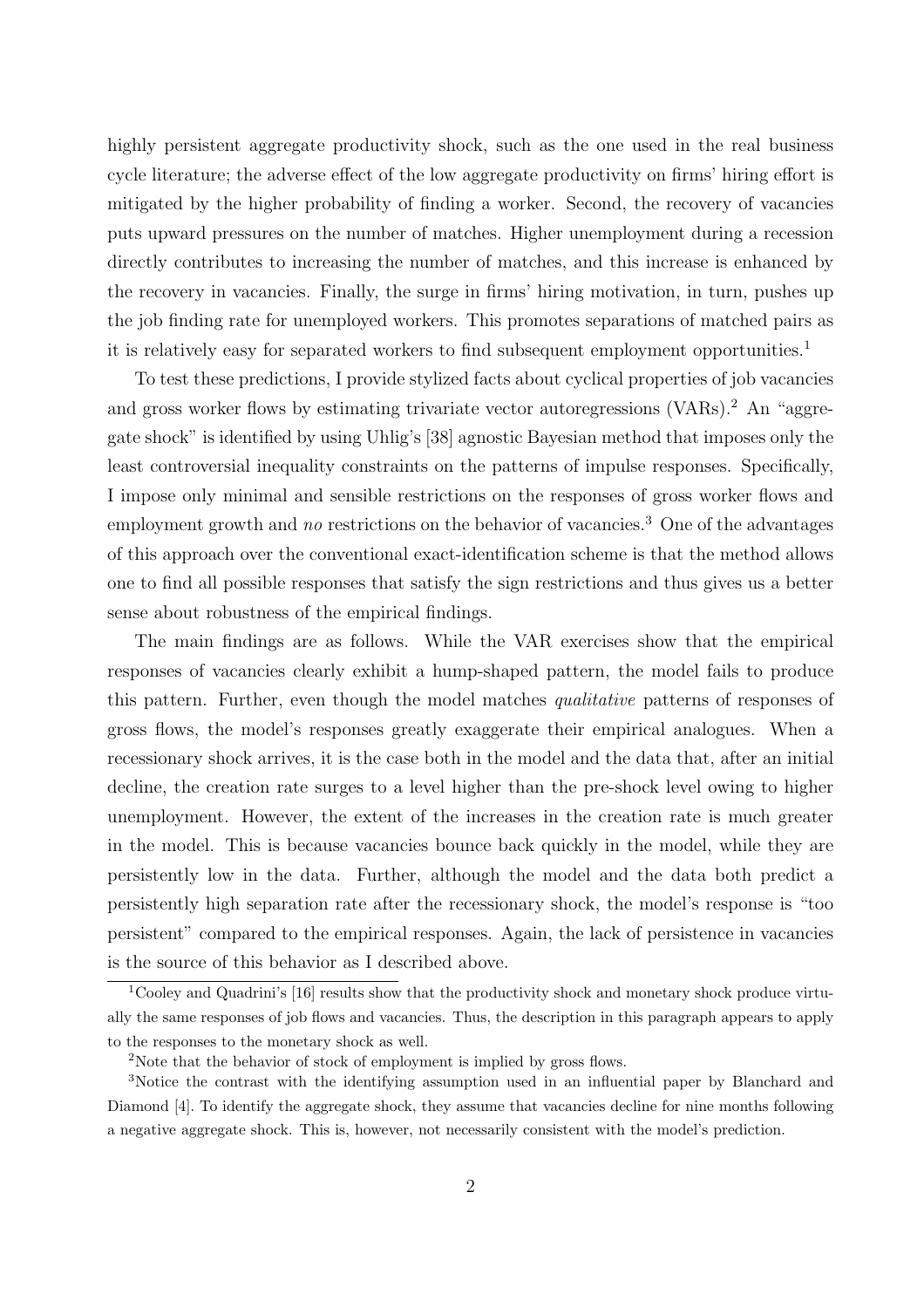Another important symptom of the model's problems with vacancy dynamics is that correlation patterns between unemployment and vacancies are at odds with empirical evidence. The U.S. data show that cyclical components of these series are strongly negatively correlated not only contemporaneously but also at leads and lags. This relationship may be referred to as the dynamic Beveridge curve. It is not surprising, however, that the model fails to generate an empirically plausible dynamic Beveridge curve because of the counterfactual behavior of vacancies. In particular, the model predicts that vacancies are positively correlated with lagged unemployment.

A recent paper by Shimer [36] considers a version of the matching model that does not allow for endogenous separations, in contrast to the model considered here. He shows that his model produces a strong contemporaneous correlation between unemployment and vacancies but fails to generate sufficient volatility of unemployment and vacancies for reasonable productivity shocks. The trivariate VAR estimates reported below, however, reveal that the separation rate responds sharply and persistently to aggregate shocks. This raises the question of whether Shimer's findings depend on his counterfactual assumption of a constant separation rate. As shown by den Haan et al. [19], endogenizing the separation rate improves the model's ability to magnify and propagate underlying shocks. Owing to shifts in the separation margin, realistic unemployment responses can be generated using the standard process of productivity shocks. Thus, insufficient magnification of shocks is not an issue under the more realistic specification of the matching model. With endogenous separations, however, the stronger echo effect on the vacancy posting decision greatly reduces vacancy persistence, leading to a much lower negative correlation between unemployment and vacancies.

To enhance my claim, I also replicate Shimer's results by fixing the separation rate, and I show that the model implies insufficient vacancy persistence even under this specification. In particular, even though one can indeed obtain a strong negative contemporaneous correlation between unemployment and vacancies, the model lacks the ability to generate a humpshaped and persistent response of vacancies and, consequently, is unable to produce plausible unemployment-vacancy dynamics.

This paper is organized as follows. Section 2 first overviews the general ideas about the agnostic identification scheme and then applies the method to worker flows and job vacancies, thus providing grounds for evaluating the quantitative performance of the model.<sup>4</sup> Section 3 lays out the discrete time version of the standard Mortensen and Pissarides [28] labormatching model and calibrates it. This section also presents the calibration for the model

<sup>&</sup>lt;sup>4</sup>Note that the responses of worker flows imply the response of employment.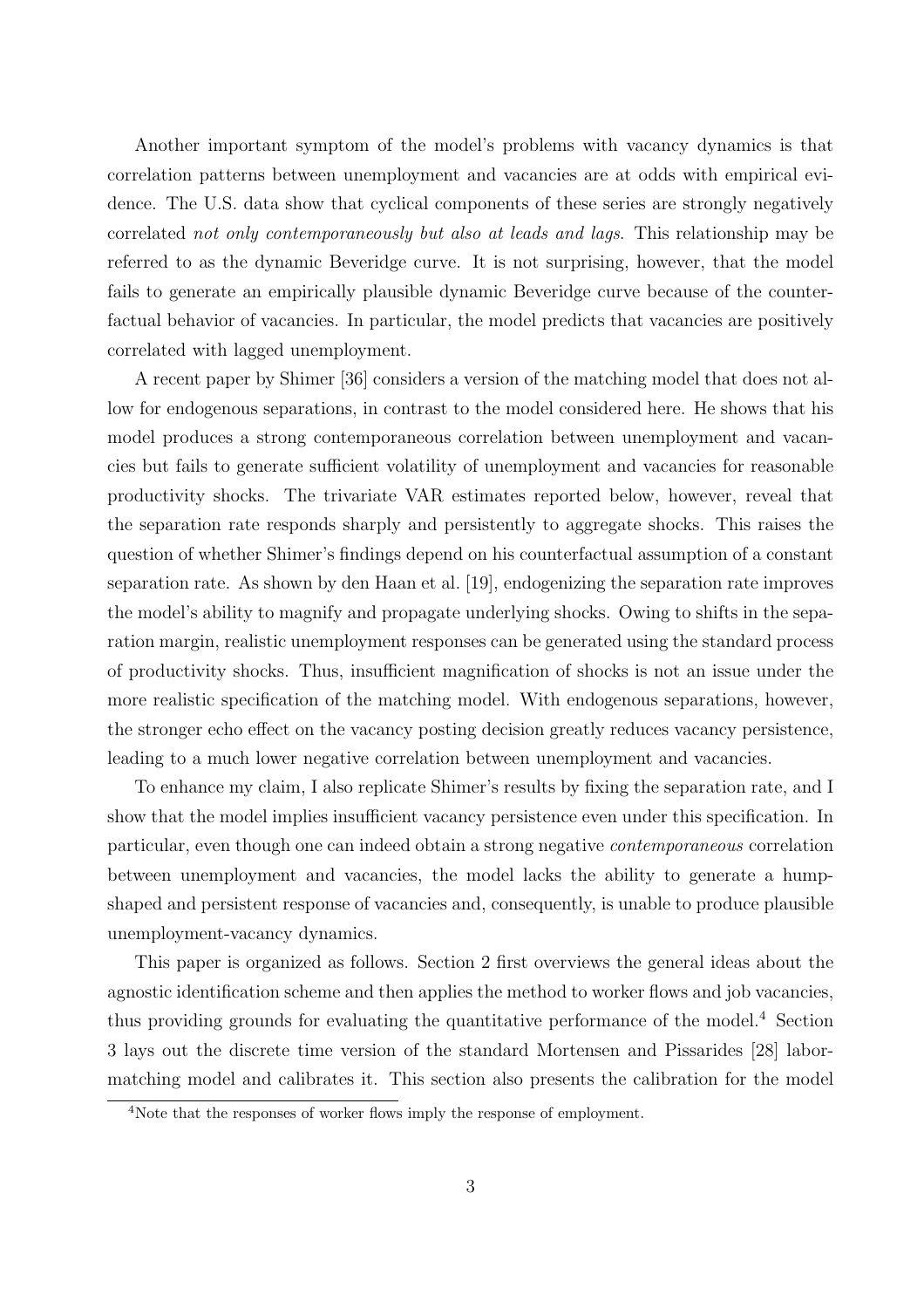that assumes the fixed separation rate. Section 4 shows that the model's cyclical properties are not supported by the empirical evidence given in Section 2 in either version of the model. Section 5 summarizes the results and offers some possible remedies for the model.

# 2 Empirical Evidence

This section presents the stylized facts about dynamic behavior of gross worker flows and job vacancies in the U.S. Before presenting the results, I first give an overview of the general ideas about the agnostic identification scheme proposed by Uhlig [38].<sup>5</sup> The key elements of this approach are to impose only the least controversial qualitative (or sign) restrictions on patterns of impulse responses and to uncover all possible responses that are consistent with those restrictions. Following Uhlig, uncertainty about the estimated parameters is taken into account in a Bayesian manner.<sup>6</sup>

#### 2.1 Identification Scheme and Its Mechanics

Let  $Y_t$  be a vector of n endogenous variables containing time-t values whose dynamic relationships are described by the following vector autoregression of order  $p(\text{VAR}(p))$ :

$$
\Phi(L)Y_t = \nu_t,\tag{1}
$$

where  $\nu_t$  is an  $n \times 1$  vector containing time-t values of reduced-form disturbances whose variance-covariance matrix is written as  $E \nu_t \nu'_t = \Sigma$ , and  $\Phi(L) = I - \Phi_1 L - \Phi_2 L^2 - \cdots - \Phi_p L^p$ . Assuming that  $\Phi(L)$  is invertible, the VAR $(p)$  has a Wold moving-average representation,

$$
Y_t = \Psi(L)\nu_t,\tag{2}
$$

where  $\Psi(L) = \Phi(L)^{-1} = \sum_{j=0}^{\infty} \Psi_j L^j$ . Let  $\omega_t$  be an  $n \times 1$  vector containing time-t values of structural disturbances. The reduced-form residuals and structural disturbances are linked through

$$
\nu_t = A\omega_t,\tag{3}
$$

where it is assumed that the structural disturbances are mutually independent as is standard in the literature. Also, I adopt the normalization that  $E\omega_t\omega'_t = I$ . Using Equation (3) in Equation (2) implies that

$$
Y_t = \Psi(L) A \omega_t.
$$

 ${}^{5}$ Faust [20] also adopts a similar identification scheme.

 ${}^{6}$ Much of the presentation below follows Burnside [9].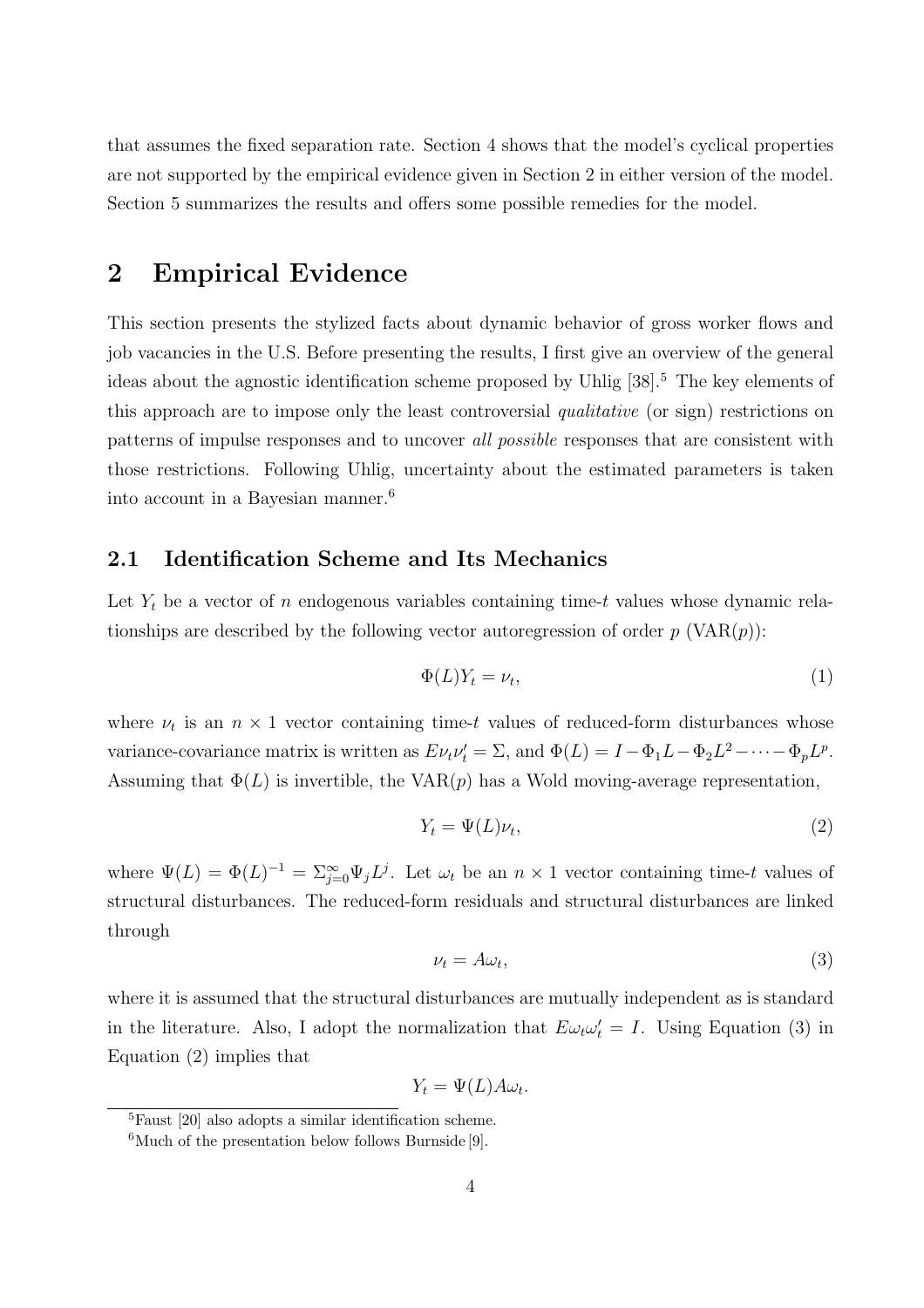Thus,  $\Psi_j$  can be constructed from  $\Phi_j$ , which can be estimated by ordinary least squares, and knowledge about A allows one to fully characterize the process of  $Y_t$  in terms of the structural disturbances  $\omega_t$ . The variance-covariance structure of the reduced-form residuals puts constraints on the matrix A:

$$
AA' = \Sigma,\tag{4}
$$

where least squares give us a mean estimate of  $\Sigma$ . The identification problem is therefore to uncover the  $\frac{n(n-1)}{2}$  free elements in A by imposing identifying restrictions.

An important result in Uhlig's [38] paper is that the matrix  $A$  can always be written as

$$
A = X\Lambda^{1/2}Q,\tag{5}
$$

where X is an orthogonal matrix whose columns are the orthonormal eigenvectors of  $\Sigma$ ,  $Λ$  denotes a diagonal matrix with the eigenvalues of Σ on its principal diagonal, and  $Q$ denotes some orthogonal matrix (i.e.,  $QQ' = I$ ). Equation (5) shows that determining the free elements in A can be conveniently transformed into the problem of choosing elements in an orthonormal set. Furthermore, if one is interested only in responses to one particular shock, say, an aggregate shock, then the problem amounts to determining an orthonormal vector  $q$  in the following expression:

$$
a = X\Lambda^{1/2}q,\tag{6}
$$

where a is a column of A (which Uhlig calls an *impulse vector*) containing the contemporaneous responses of n endogenous variables to the structural shock of our interest, and  $q$  is a column of Q in the corresponding location. The main idea of the identification scheme is to impose a set of inequality constraints on  $\Psi_i a$ . This, of course, does not uniquely identify a but gives us ranges of possible responses consistent with the inequality constraints.

The ranges can be easily computed numerically. For each fixed set of the reducedform VAR coefficients  $\Phi = [\Phi'_1, \Phi'_2, \cdots, \Phi'_p]$  and the error variance-covariance matrix  $\Sigma$ , I draw candidate vectors q from a unit sphere and keep only the draws that satisfy the sign restrictions. Following Uhlig, I deal with the sampling uncertainty about the VAR parameters in a Bayesian manner. The parameters  $\Phi$  and  $\Sigma$  are jointly drawn from a Normal-Wishart posterior distribution.<sup>7</sup> In my application, I examine 400 equally spaced q's on a unit sphere for each set of the VAR parameters  $(\Phi, \Sigma)$  and keep the draws that satisfy the sign restrictions. I draw the posterior 100 times, and therefore, a total of 40, 000 q's are examined.

<sup>7</sup>See Appendix B of Uhlig for the collection of formulas used for my estimation and inferences. Also, I use uninformative priors following Uhlig.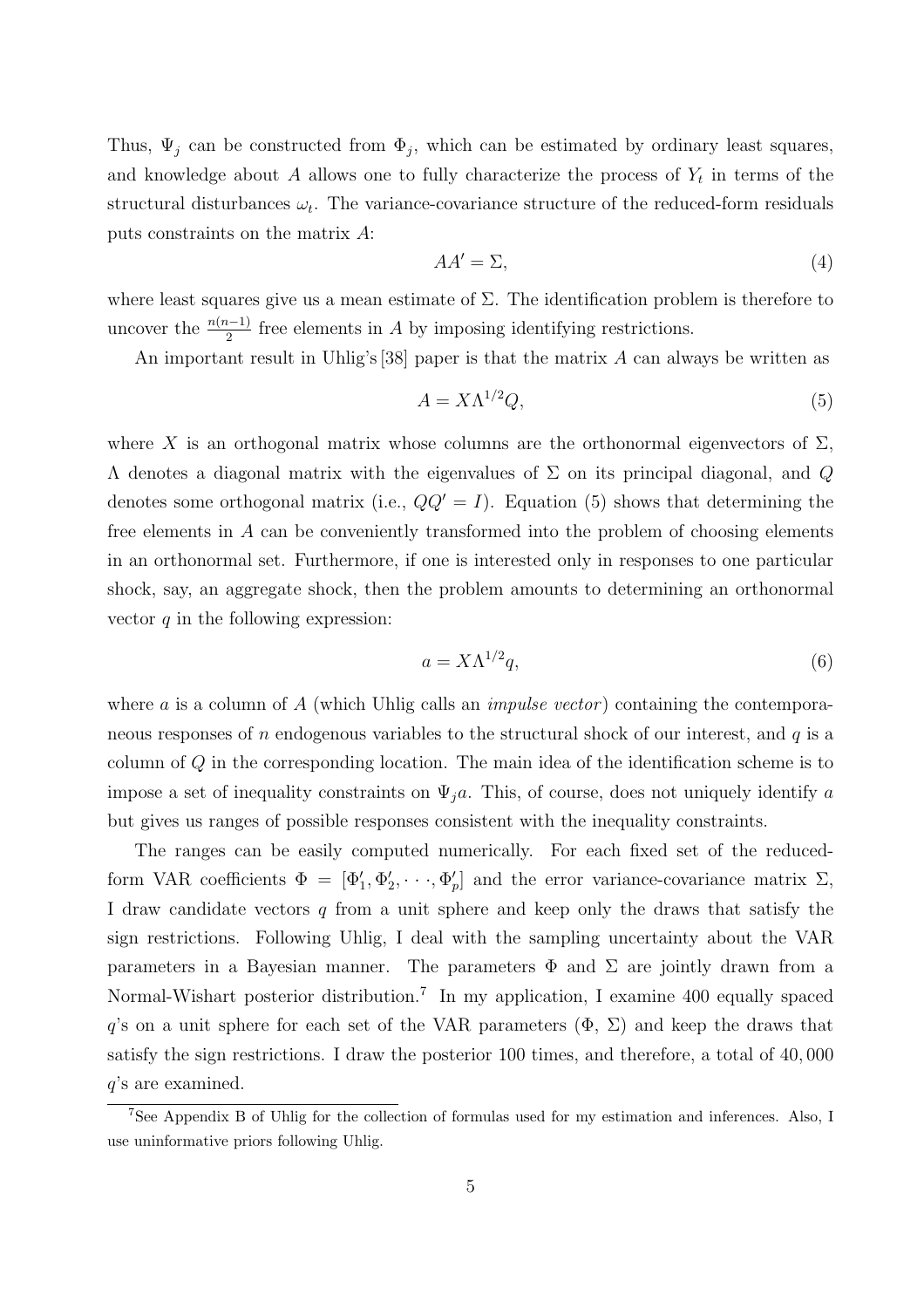### 2.2 Sign Restrictions

Now, specifically, let  $Y_t = [cre_t, des_t, v_t]'$  be a vector of the creation rate, the separation rate, and vacancies. Because the creation rate and the separation rate are defined as the number of matches created and destroyed normalized by the number of employed, the difference between the two gives the growth rate of employment, namely:

$$
cre_t - des_t = \Delta e_t,\tag{7}
$$

where  $\Delta e_t$  denotes the growth rate of employment in period t. Since the main focus of this paper is to examine the behavior of vacancies in response to an aggregate shock, I impose restrictions only on the responses of gross flows and employment growth and no restrictions on the response of vacancies.

The benchmark identification imposes the following three sign restrictions:<sup>8</sup>

- 1. Employment growth is not positive for at least  $K$  periods following a negative aggregate shock.
- 2. The negative shock leads to a non-negative response in the separation rate in the impact period.
- 3. The negative shock leads to a non-positive response in the creation rate in the impact period.

There seems to be no room to debate over the validity of the first restriction except for the choice of K. The benchmark case sets K at four quarters. To ensure robustness of the results, I also try the choice of  $K = 2$ . The second and third restrictions are taken from Davis and Haltiwanger [17]. According to them, these two restrictions are consistent with a wide range of theoretical models and alternative views about business cycles and, therefore, would be widely accepted. As we will see later, the calibrated labor-matching model satisfies these restrictions. Note that these two restrictions imply that employment growth is not positive in the impact period.

However, a potential problem with the third restriction is that the creation rate could possibly increase in the impact period of a negative shock. Suppose that a negative shock induces a spike in the separation rate, inducing large flows into the unemployment pool.

<sup>&</sup>lt;sup>8</sup>I write the restrictions in terms of the responses to a negative aggregate shock for convenience of discussion. The restrictions on the responses to a positive shock can be written symmetrically.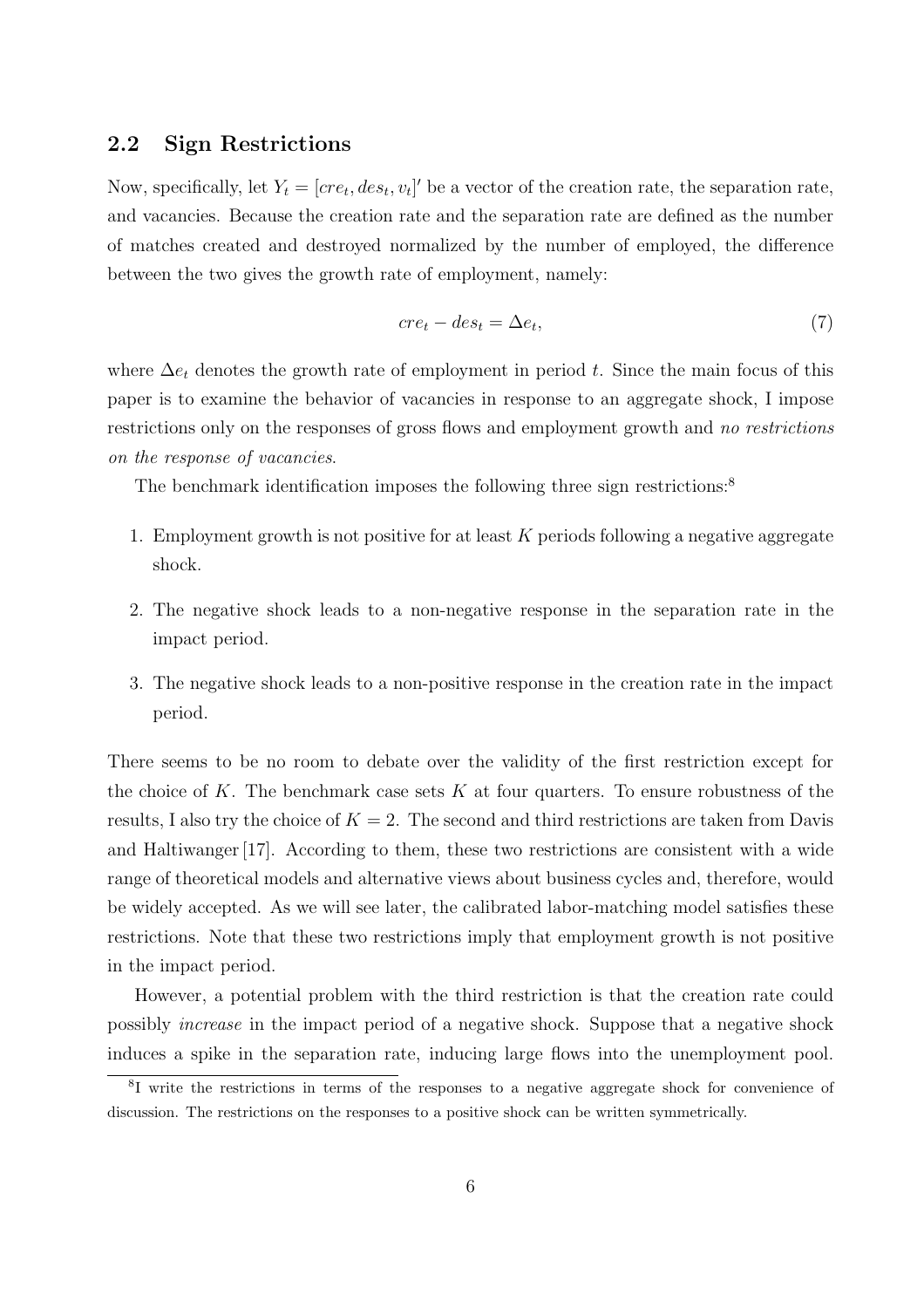Then the increase in job seekers would have positive impacts on the number of matches.<sup>9</sup> Although a recessionary shock is likely to depress firms' hiring effort, causing a negative effect on job creation, we do not know ex ante which effect dominates. Therefore, imposing the third restriction puts us at risk of eliminating dynamics possibly driven by aggregate shocks. This concern is larger especially if workers' job finding rate is so high that a spike in the separation rate may be immediately followed by increases in the creation rate. It is then possible that the separation rate and the creation rate are both observed to increase in the initial period of the negative shock. To deal with this concern, I also consider the case in which the third restriction is dropped. Note that although dropping the third restriction allows the creation rate to increase in the impact period, the first and second restrictions imply that the increase in the separation rate in the impact period must be larger than that in the creation rate, so that employment growth is negative in the impact period.

Notice that the sign restrictions above are much less restrictive than the conventional exact-identification scheme, which typically takes the form of either short-run zero restrictions or long-run zero restrictions (e.g., Blanchard and Quah [6] and Shapiro and Watson [35]). In particular, the exact-identification scheme generally requires restrictions on the effects of the shocks that we are not interested in. In our case, restrictions about the effects of other shocks such as an "allocative" shock would be additionally required to uncover the effects of the aggregate shock. This can be seen from Equation (4) where elements in one column are related (non-linearly) with elements in other columns. Although Davis and Haltiwanger [17] provide several "reasonable" long-run restrictions on the effects of an aggregate shock and allocative shock, none of them are comparable to the qualitative restrictions used here in terms of simplicity and plausibility.

## 2.3 Data

The VAR, Equation (1), is estimated by using the Conference Board's help-wanted index and CPS worker flow data. The former series is an index of counts of help-wanted advertisements in 51 major newspapers in the U.S. There are several pieces of evidence that this series closely tracks actual job vacancies in the U.S.<sup>10</sup> It is well known that CPS worker flows are subject to several serious statistical biases. There have been several attempts to

<sup>9</sup>Recall that the creation rate is defined as the number of matches formed normalized by the level of employment. The decreases in employment thus also contribute to raising the creation rate.

 $10$ See Shimer [36] for this point. The BLS recently started a comprehensive survey on job vacancies (Job Openings and Labor Turnover Survey; JOLTS). Shimer compares the help-wanted index with this series over the recent three-year period after 2000:Q4 and finds that they move very closely with each other.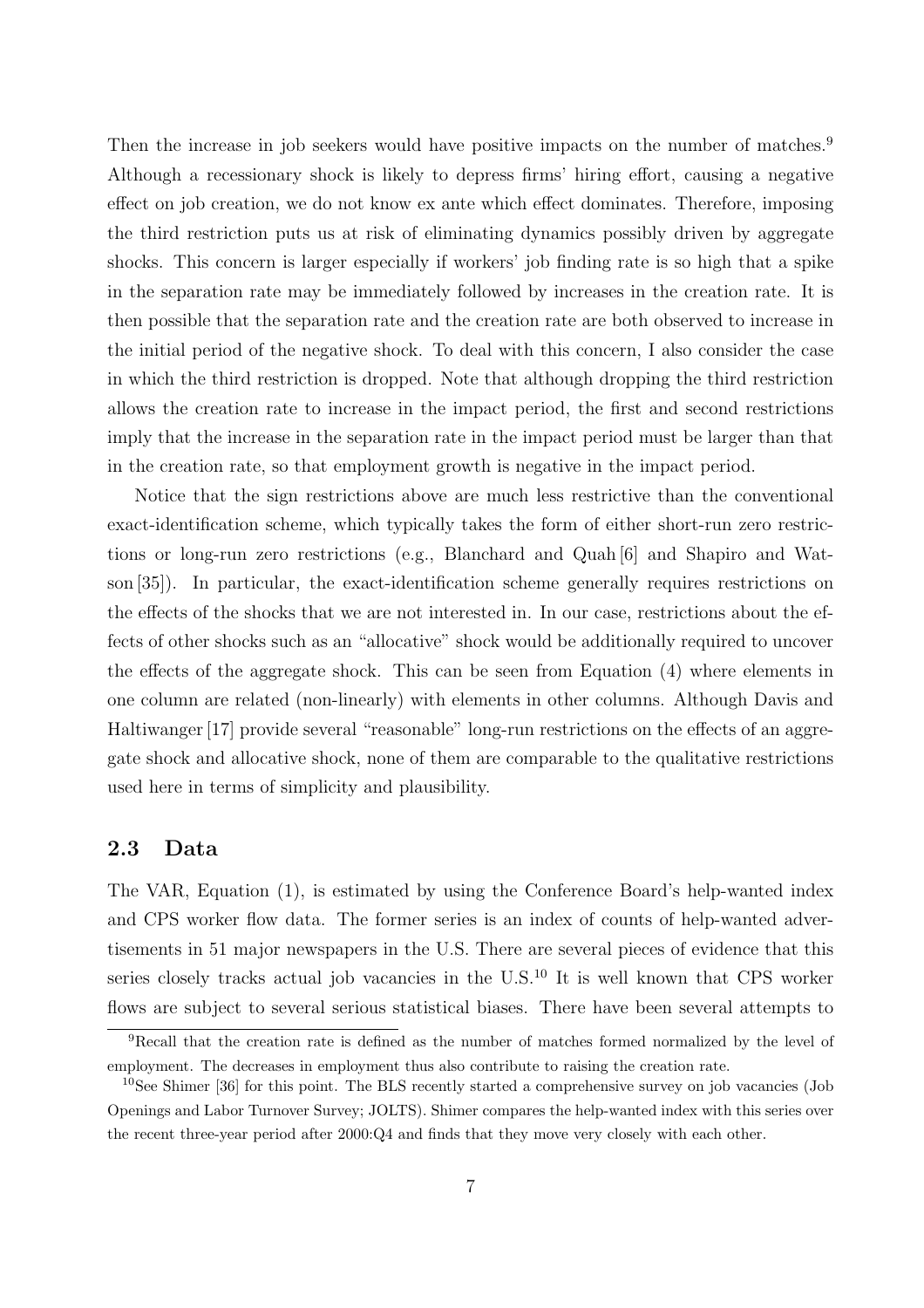correct these biases (e.g., Abowd and Zellner [1] and Poterba and Summers [33]). Bleakley et al. [7] have recently updated the Abowd-Zellner adjusted series and made the quarterly series publicly available.<sup>11</sup> The data set includes flows among the three states: employment (E), unemployment (U), and not in the the labor force (N). In the following estimation results, I use total flows into employment (from the unemployment and out-of-the-labor-force states) normalized by employment for the creation rate, and total flows out of employment (to the unemployment and out-of-the-labor-force states) normalized by employment for the separation rate. Alternative measures can be constructed by focusing on the flows between unemployment  $(U)$  and employment  $(E)$ . The results below are, however, robust with respect to using the alternative measures for creation and separation.

The sample period is restricted to 1967:Q3–1999:Q1 owing to the availability of the worker flow data. The order of the VAR is set to 3 suggested by the BIC. The results, however, are not sensitive to the choice of lag length. No deterministic components except constant terms are included in the estimation. The ADF tests reject the null of a unit root at a 15% significance level for all the series.

#### 2.4 Results

Figure 1 presents the impulse responses to a one-standard-deviation negative aggregate shock when all three restrictions are imposed and  $K$  is set to 4. The responses of the creation rate and separation rate (and thus implied employment growth and the level of employment) exhibit patterns that are *qualitatively* consistent with the finding in the existing literature that stresses the role of job destruction in propagating shocks (e.g., Ramey and Watson [34], den Haan et al. [19], Gomes et al. [23]); the creation rate recovers quickly after the initial decline contributing to *increasing* employment, whereas the separation rate remains higher than its steady-state level for about  $2-3$  years after the shock. Note also that the empirical finding that the aggregate shock has a long-lasting effect on the separation rate suggests the rejection of the model that assumes the fixed separation rate. Figures 2 through 4 present the results for the cases in which  $K$  is set to 2 and/or the restriction on the initial response of the creation rate is lifted. The results are virtually unchanged. As I will show later, although the overall patterns of the empirical responses of gross flows are qualitatively consistent with the model responses, the model responses greatly exaggerate these patterns.

Consider now the responses of vacancies. The lower left panels of these figures show that

<sup>11</sup>The data set is available through http://weber.ucsd.edu/˜bleakley/eunflows.txt. Although original CPS data are collected at monthly frequency, only the quarterly data are available on the web page.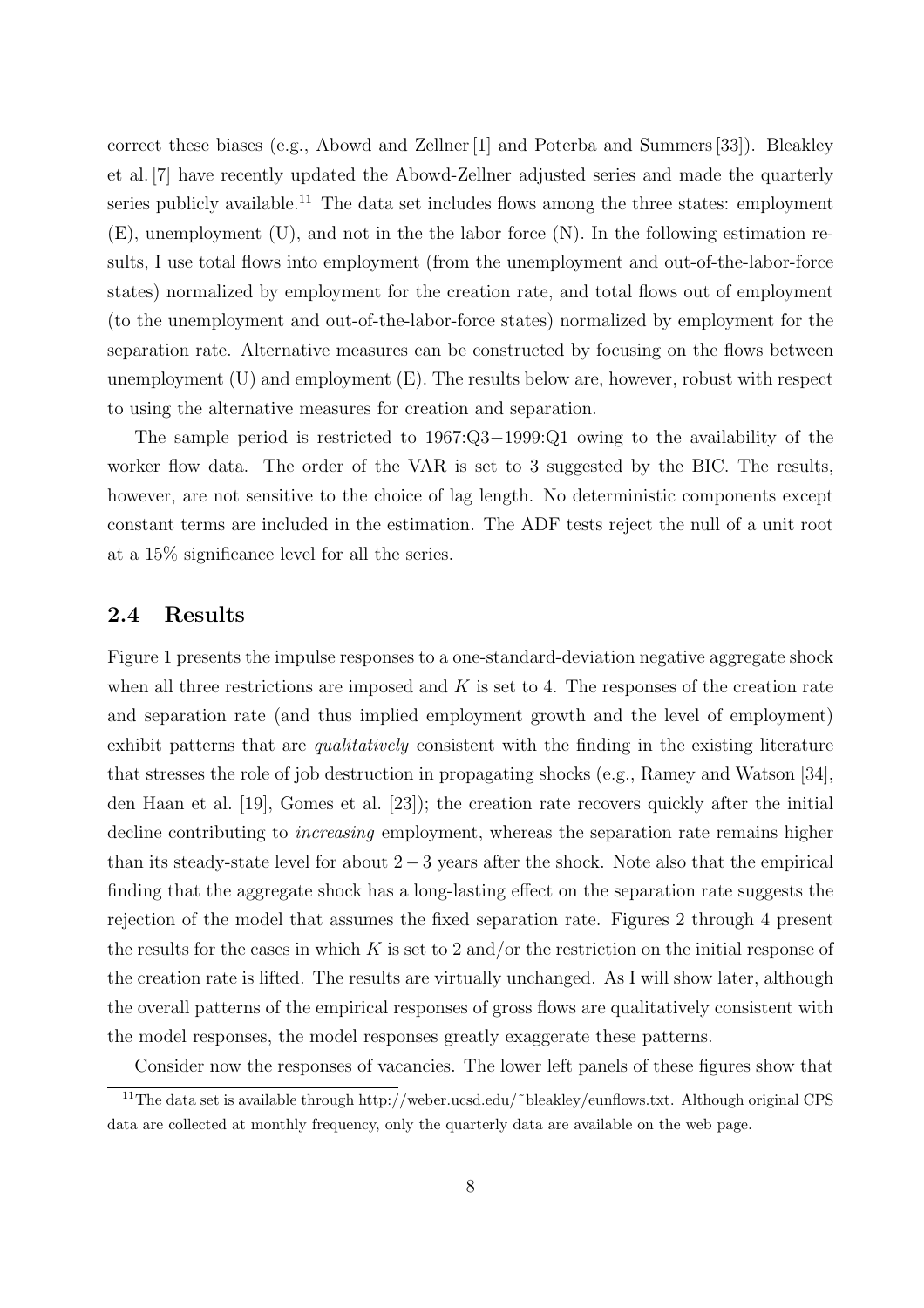vacancies clearly exhibit hump-shaped patterns. Although this may not be a surprising result intuitively, the model's prediction is not consistent with the results as we will see shortly. Note, however, that given that the bounds are computed by ordering the responses in each period, it is possible that these hump-shaped responses are generated by the combinations of responses that are not hump shaped individually. To meet this concern, I will later examine the responses individually.

#### 2.5 How Much Variation Do Aggregate Shocks Explain?

Given that the main interest of this paper is to evaluate the model's ability to replicate the empirical impulse responses to an aggregate shock, it is important to make sure that the aggregate shocks account for significant variations in the variables of interest. There has been a long discussion in the literature addressing the question of how much of employment fluctuations can be attributed to aggregate shocks. A number of papers have tried to answer this question by using a wide variety of identifying assumptions in the VAR framework. The results are quite mixed and strongly depend on their identifying assumptions (e.g., Davis and Haltiwanger [17] and Campbell and Kuttner [11]). The sign-restrictions approach seems to have advantages over the conventional exact-identification scheme for addressing this issue because the restrictions imposed in this paper are simple and there appears to be little room to debate over the plausibility of the restrictions. The upper panel of Figure 5 displays the result obtained by imposing the three sign restrictions, and K is set to 4. According to the median estimates, the data indicate that the shock accounts for about 60% of employment growth for all forecast horizons. Compared to the results in the previous studies, this estimate appears to be on the high side. Furthermore, the 80% error bands are quite narrow, given the nature of this type of exercise.

The lower panel of the figure present the results for vacancies. In this case, the median estimate is around 40%, and the 80% band covers a wide range that includes the values close to zero. However, this result may be due to the lack of restrictions on the behavior of vacancies, and thus the valid draws actually include uninteresting cases that a negative shock yields increases in vacancies. Figures 1 through 4 indicate that the 80% bands of the responses cover such cases. To eliminate such dynamics in vacancies, I impose an additional sign restriction that forces vacancies not to increase in the impact period. Figure 6 presents the result. Although the lower band is still less than 10%, the median estimate has risen substantially to 60%.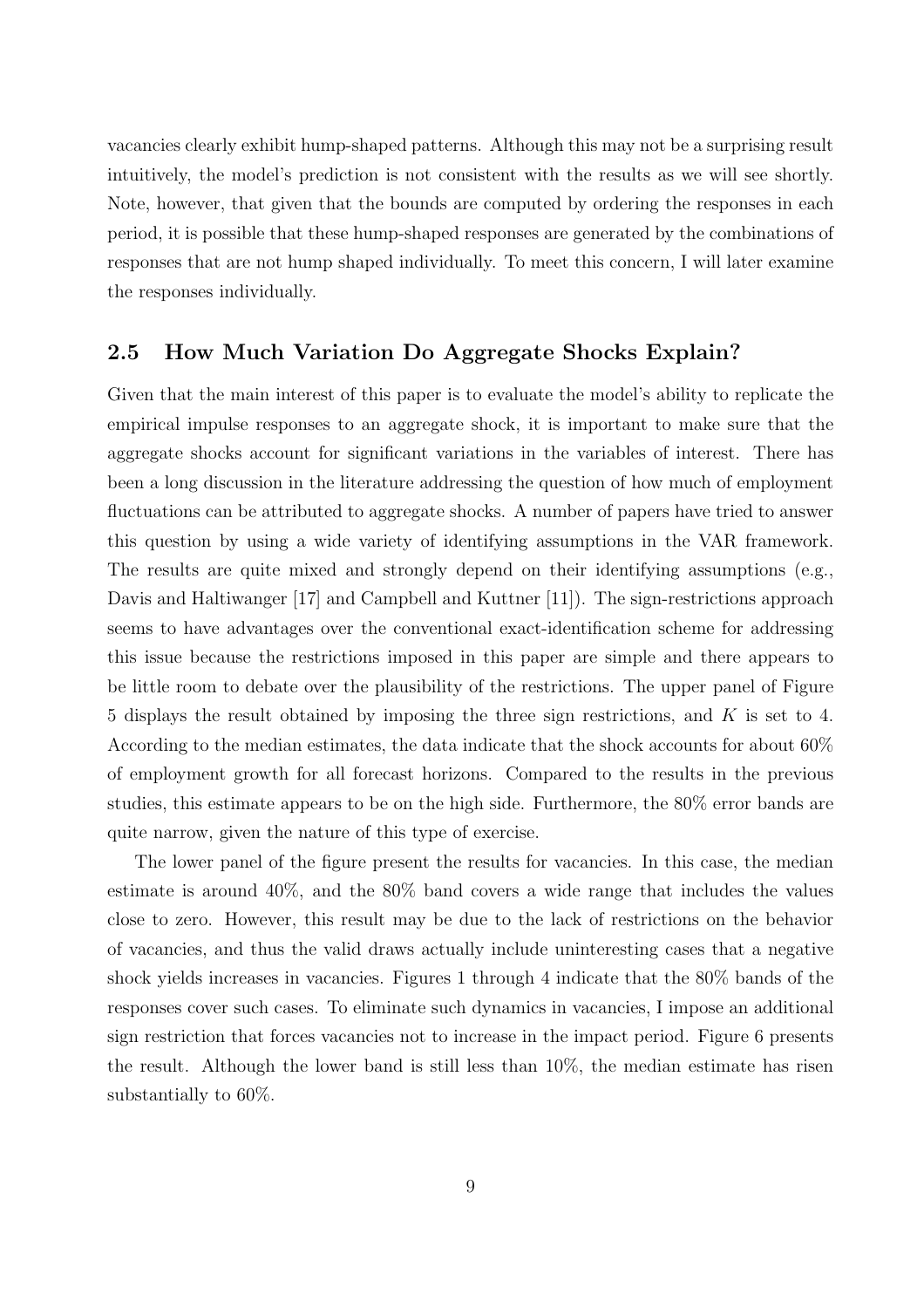## 3 The Mortensen and Pissarides Model

This section lays out a discrete time version of the Mortensen and Pissarides [28] model.<sup>12</sup> There is a continuum of identical workers with total mass equal to one in this economy, along with a continuum of potential firms, potentially having an infinite mass. Further, each firm consists of only one job to which only one worker is attached. Workers are assumed to be risk neutral, with discount factor  $\beta$  lying between zero and one. Time spent working is restricted to be either zero or one, meaning that workers provide one unit of labor when employed and zero when unemployed. Labor is the only input for production.<sup>13</sup> To hire a worker, a firm first must open a vacancy that imposes a cost c per period. Other important assumptions are that workers search for their jobs only when unemployed and that workers' decision about labor-force participation is ignored.

### 3.1 Employment Relationship

Each worker-firm pair that engages in production produces output according to the production technology:

 $z_{it}y_t$ 

where  $z_{it}$  is a random productivity shock that is specific to ith pair in period t and  $y_t$ indicates a random aggregate productivity shock in period  $t$ , which follows a first order Markov process. The idiosyncratic productivity shock is assumed to be i.i.d. across jobs and time.<sup>14</sup> The distribution of  $z_{it}$  is described by a cumulative distribution function  $H(z_{it})$  whose support is assumed to be  $[0,\infty)$ . Worker-firm pairs can be destroyed for either exogenous or endogenous reasons, as in den Haan et al. [19]; matched pairs are exogenously destroyed with constant probability  $\rho^x$  per period, and those that do not experience exogenous separation may choose to separate endogenously.

<sup>&</sup>lt;sup>12</sup>Although there are some variations in my particular version of the model from the original Mortensen and Pissarides model (for example, they formulate the model in continuous time), these differences should not alter the conclusion of this paper.

<sup>13</sup>Andolfatto [2], Merz [26] and den Haan et al. [19] embed the job-matching friction into dynamic stochastic general equilibrium models with capital and a risk-averse household. Since these models with capital encounter the same problems addressed in this paper, I focus on the problems by ignoring capital. In principle, adding capital should not alter the conclusions.

<sup>14</sup>den Haan et al. [19] (p. 495) examine the robustness of their propagation results with respect to the presence of persistence in idiosyncratic productivity and conclude that their results do not depend on the assumption that idiosyncratic productivity follows an i.i.d. process.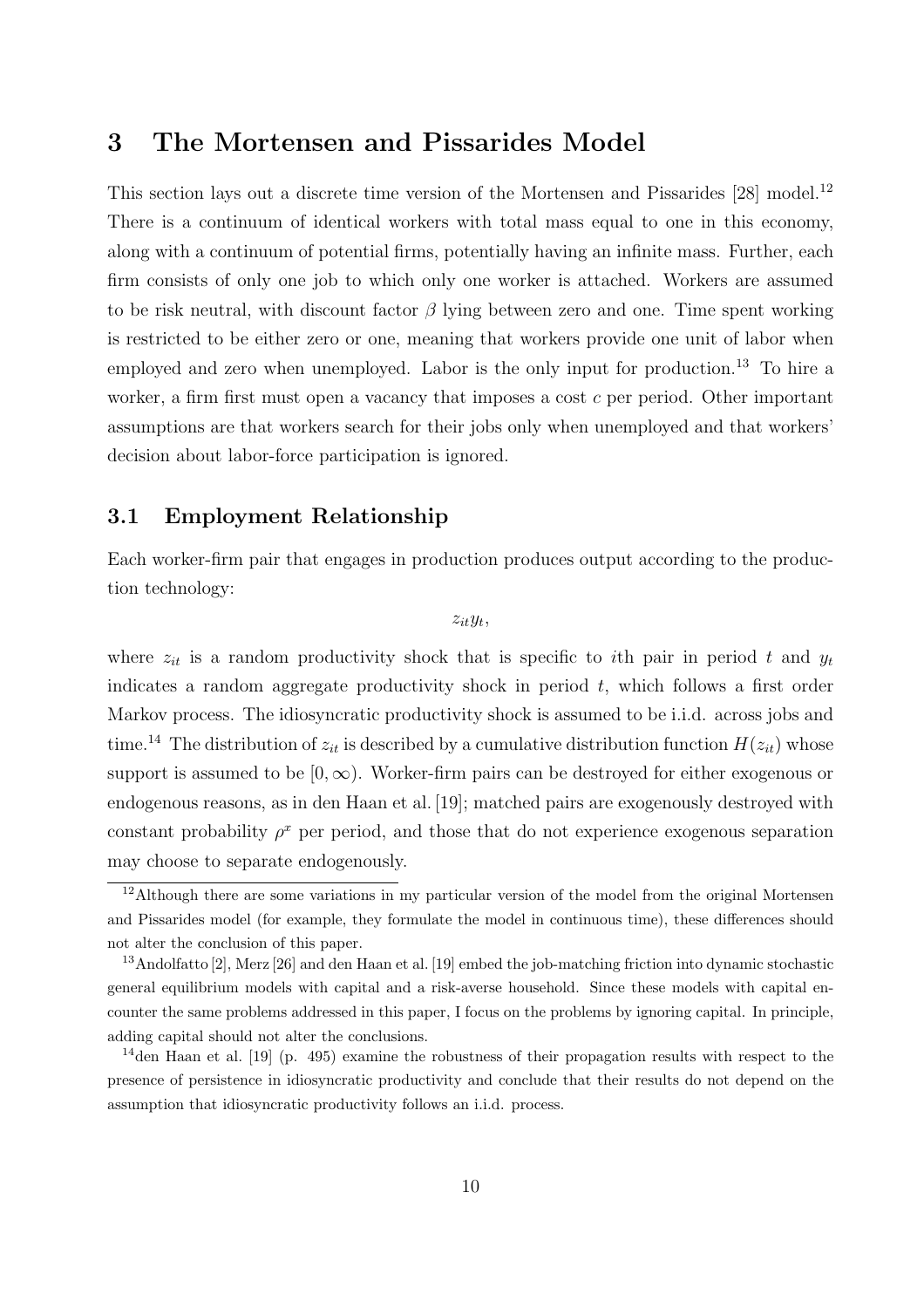The worker who is separated from a job, whether exogenously or endogenously, obtains  $b+U_t$ , where b is the current-period unemployment benefit, and  $U_t$  denotes the continuation value of the unemployed worker net of the current-period unemployment benefit.<sup>15</sup>

Given the outside options for the worker and firm, the separation decision of the matched pair can be described as follows. Let  $G_t$  denote the joint continuation value of the workerfirm pair in period  $t$ . The surplus of the matched pair over the outside options in period  $t$ is then written as:

$$
S_{it} = z_{it}y_t + G_t - (U_t + b). \tag{8}
$$

The worker and firm bargain over this joint surplus. The negotiation is resolved according to the Nash bargaining solution, where the firm and the worker take a fixed proportion of  $S_{it}$ ,  $\pi$  and  $1 - \pi$ , respectively. Since the current-period return becomes lower as  $z_{it}$  declines, there exists a level  $\hat{z}_{it}$  such that  $S_{it} < 0$  for  $z_{it} < \hat{z}_{it}$ , where both parties agree to abandon their relationship, while  $S_{it} \geq 0$  for  $z_{it} \geq \hat{z}_{it}$ , where both parties agree to maintain their relationship and engage in production in this period. The level of  $\hat{z}_{it}$  is referred to as the separation margin. Associated with  $\hat{z}_{it}$  is the endogenous separation rate:

$$
\rho_{it} = \int_0^{\hat{z}_{it}} dH(z_{it}).
$$

The overall separation rate is given by  $\rho^x + (1 - \rho^x)\rho_{it}$ .

#### 3.2 Matching Market

Unemployed workers and firms with vacant jobs engage in search activity in a matching market, which is characterized by a constant-returns-to-scale aggregate matching function:<sup>16</sup>

$$
m_t = m(u_t, v_t), \tag{9}
$$

where  $m_t$  denotes the number of matches formed in the period-t matching market,  $u_t$  denotes unemployment, and  $v_t$  denotes vacancies. The matching function  $m(.)$  is increasing in both arguments. On average, an unemployed worker finds a firm each period with probability

$$
\frac{m(u_t, v_t)}{u_t} \equiv \lambda_t^w.
$$
\n(10)

<sup>&</sup>lt;sup>15</sup>The symbol b is referred to as "unemployment benefit" simply for convenience, even though it is not a transfer from the government. More precisely, b should be considered as home production or utility from leisure that unemployed workers enjoy. The firm's outside option alternative to production is zero in the benchmark model, as we will see shortly.

<sup>&</sup>lt;sup>16</sup>This assumption is supported by numerous empirical studies. Previous work for the U.S. includes Blanchard and Diamond [4] and Bleakley and Fuhrer [8]. See Petrongolo and Pissarides [29] for an extensive survey on this issue.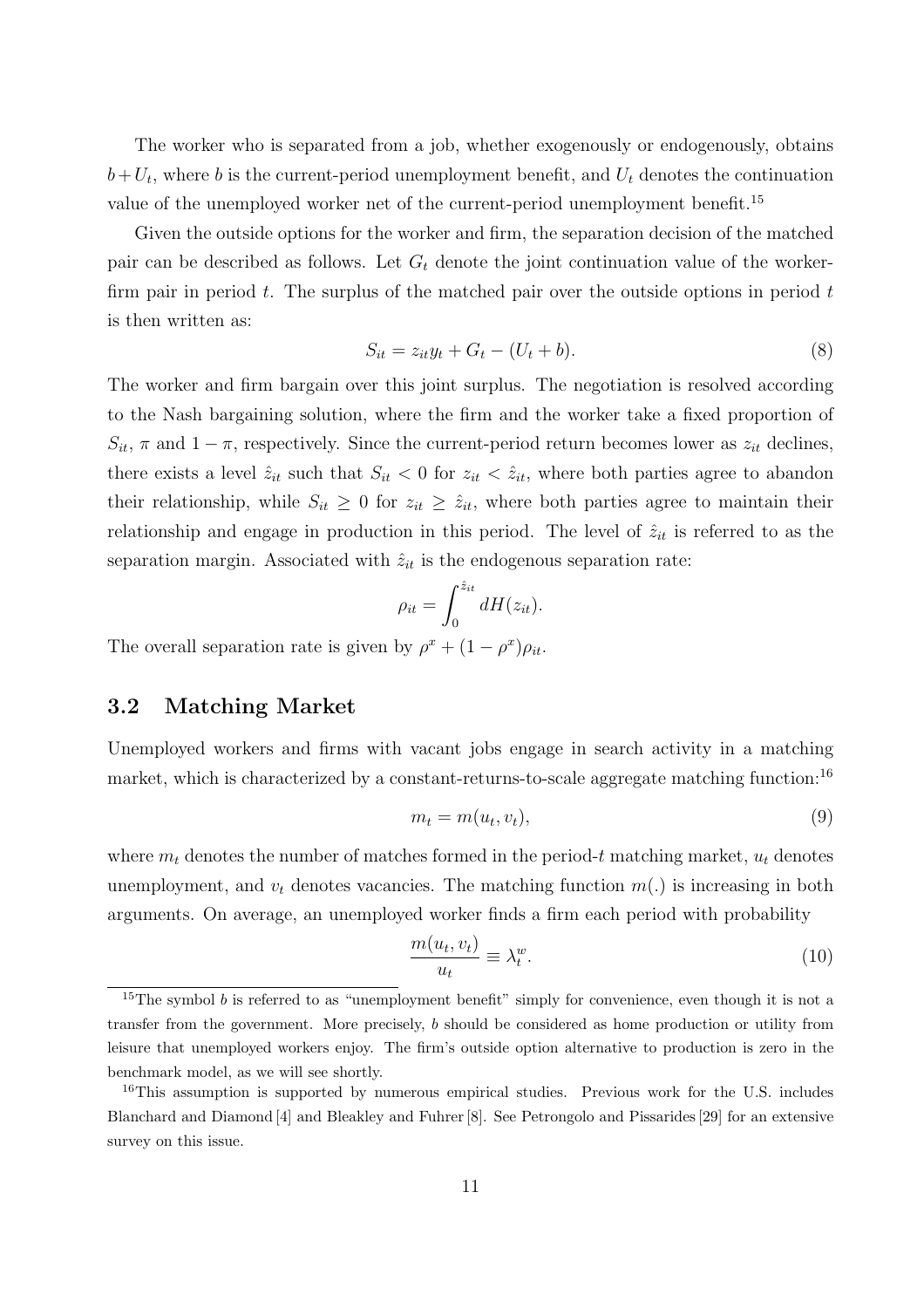Similarly, a vacant job is filled with probability

$$
\frac{m(u_t, v_t)}{v_t} \equiv \lambda_t^f. \tag{11}
$$

Specifically, the matching function takes the following form proposed by den Haan et al. [19]:

$$
m_t = \frac{u_t v_t}{\left(u_t^l + v_t^l\right)^{1/l}}.\tag{12}
$$

A major advantage of this functional form over the widely used Cobb-Douglas specification is that the matching probabilities defined in Equations (10) and (11) take on values between zero and one for all  $u_t \in [0,1]$  and  $v_t \in [0,\infty)$ .

#### 3.3 Equilibrium

Consider now the situation facing a firm and a worker in the matching market. When the firm and the worker meet in period t, which occurs with probabilities  $\lambda_t^f$  and  $\lambda_t^w$ , respectively, the pair draws the idiosyncratic productivity shock from the distribution  $H$  at the beginning of period  $t + 1$  and decides whether to start producing or not. The pair faces exactly the same decision problem as that of the ongoing firm-worker pairs, whose decision problem is described in Subsection 3.1. The newly formed pair is also subject to the exogenous and endogenous separation, and if it survives the separation process, production takes place. When the pair decides to produce, the firm and worker share the surplus over their outside options by a fixed proportion as before.

The firm's outside option, which is the value of having a vacant job, is zero in every period as a consequence of free entry into the matching market. The free-entry condition is written as:<sup>17</sup>  $r^{\infty}$ 

$$
0 = -c + \beta \lambda_t^f (1 - \rho^x) \pi E_t \int_{\hat{z}_{t+1}}^{\infty} S_{t+1} dH(z_{t+1}). \tag{13}
$$

The condition states that, in equilibrium, the vacancy posting cost equals the expected returns from posting a vacancy.

On the other hand, the worker finds a firm with probability  $\lambda_t^w$ , and if he accepts the relationship, he obtains the share  $1 - \pi$  of surplus  $S_{t+1}$  in addition to his outside option  $U_{t+1}$  + b. When he does not meet with a firm, or the relationship is rejected after the meeting, he obtains  $U_{t+1} + b$ . The continuation value for the unemployed worker is thus written as: ·  $\overline{r}$  $\overline{a}$ 

$$
U_t = \beta E_t \left[ \lambda_t^w (1 - \rho^x)(1 - \pi) \int_{\hat{z}_{t+1}}^{\infty} S_{t+1} dH(z_{t+1}) + U_{t+1} + b \right]. \tag{14}
$$

 $17$ In what follows, the *i* subscripts are suppressed because the idiosyncratic productivity shocks are assumed to be independent across time and worker-firm pairs.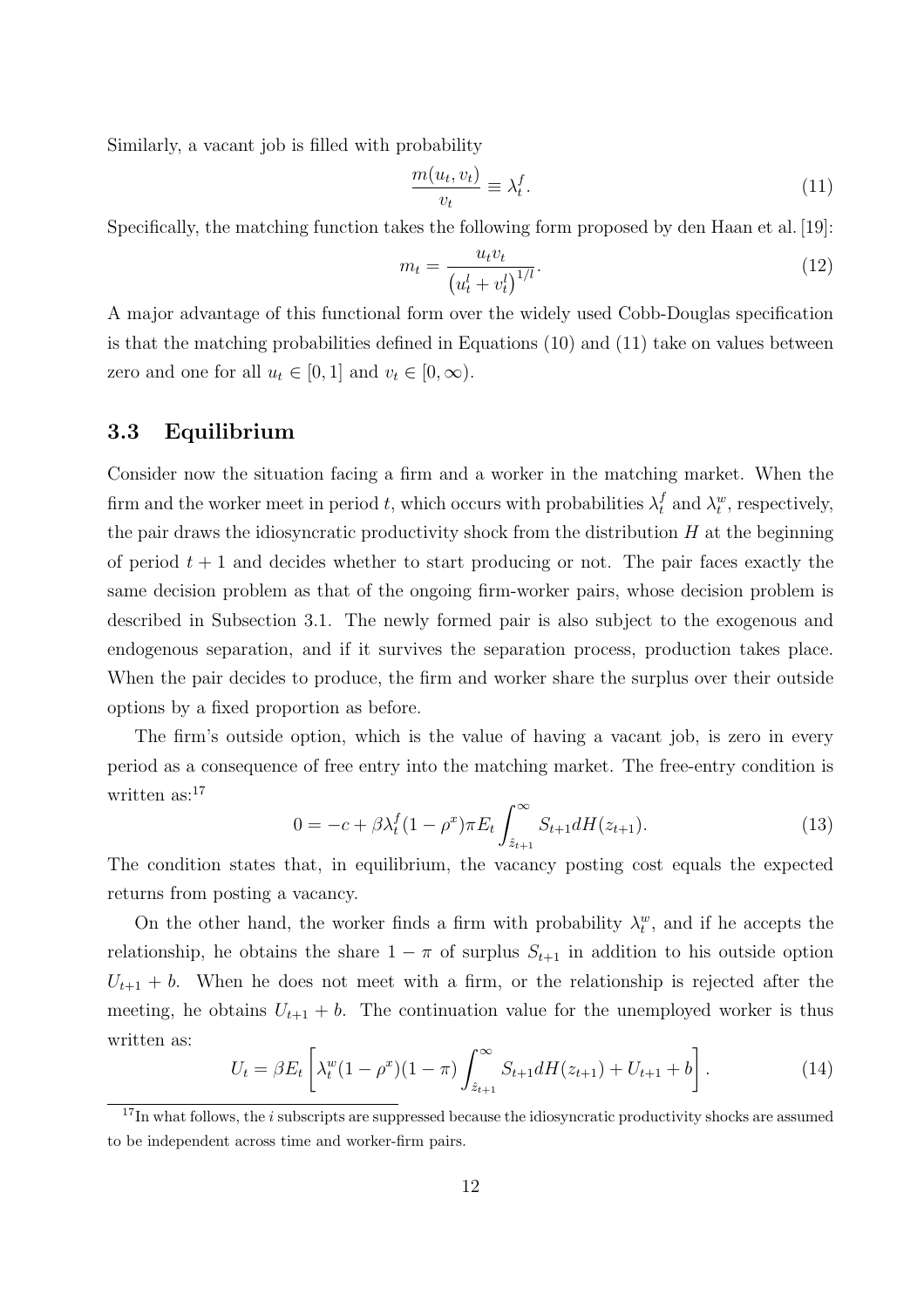Next, consider the joint returns of a worker-firm pair that produces in period  $t$ . Given that the firm's outside option is zero, the joint outside option for the relationship equals  $U_{t+1} + b$ . If the relationship survives the separation process at the beginning of period  $t + 1$ , it receives  $S_{t+1}$  in addition to  $U_{t+1}+b$ . Thus the following continuation-value equation holds:

$$
G_t = \beta E_t \left[ (1 - \rho^x) \int_{\hat{z}_{t+1}}^{\infty} S_{t+1} dH(z_{t+1}) + U_{t+1} + b \right]. \tag{15}
$$

Finally, unemployment evolves according to:

$$
u_t = u_{t-1} + [\rho^x + (1 - \rho^x)\rho_t] (1 - u_{t-1}) - (1 - \rho^x)(1 - \rho_t) m(u_{t-1}, v_{t-1}), \tag{16}
$$

where the second and third terms on the right-hand side are the flows into and from the unemployment pool, respectively.

The period-t aggregate state variables of the economy consist of aggregate productivity and the number of unemployed at the beginning of period t,  $u_{t-1} - m_{t-1}$ . Letting  $s_t =$  $\{y_t, u_{t-1} - m_{t-1}\}\$ be a set of the period-t aggregate state variables, the recursive equilibrium is defined by a list of functions,  $G(\mathbf{s}_t), U(\mathbf{s}_t), v(\mathbf{s}_t)$  and  $\hat{z}(\mathbf{s}_t)$ , such that (i) equations for continuation values for a vacant job (13), an unemployed worker (14), and a operating job (15) hold; (ii) the separation margin  $\hat{z}(\mathbf{s}_t)$  is determined by  $\hat{z}_t y_t + G(\mathbf{s}_t) - U(\mathbf{s}_t) - b = 0$ ; and (iii) these conditions are satisfied under the evolution of aggregate productivity  $y_t$  (specified below), and unemployment (Equation  $(16)$ ).<sup>18</sup>

#### 3.4 Calibrating the Model

This section describes the model calibrations. I first calibrate the model just laid out, which features the endogenous separation decision. I also present the calibration for the specification that assumes the fixed separation rate. This latter specification can be calibrated as a special case of the former. Although the latter specification is not supported by the data as shown in Subsection 2.4, examining the performance of the latter model serves to clarify the fundamental nature of the problems of the model.

I assume the following aggregate productivity process for both specifications:

$$
\ln y_{t+1} = \xi \ln y_t + \varepsilon_{t+1},\tag{17}
$$

where  $\varepsilon_t$  is taken to be independently and identically distributed (i.i.d.) normal with zero mean and standard deviation  $\sigma_{\varepsilon}$ . This process for aggregate productivity is commonly used in

<sup>18</sup>See the appendix for the solution algorithm.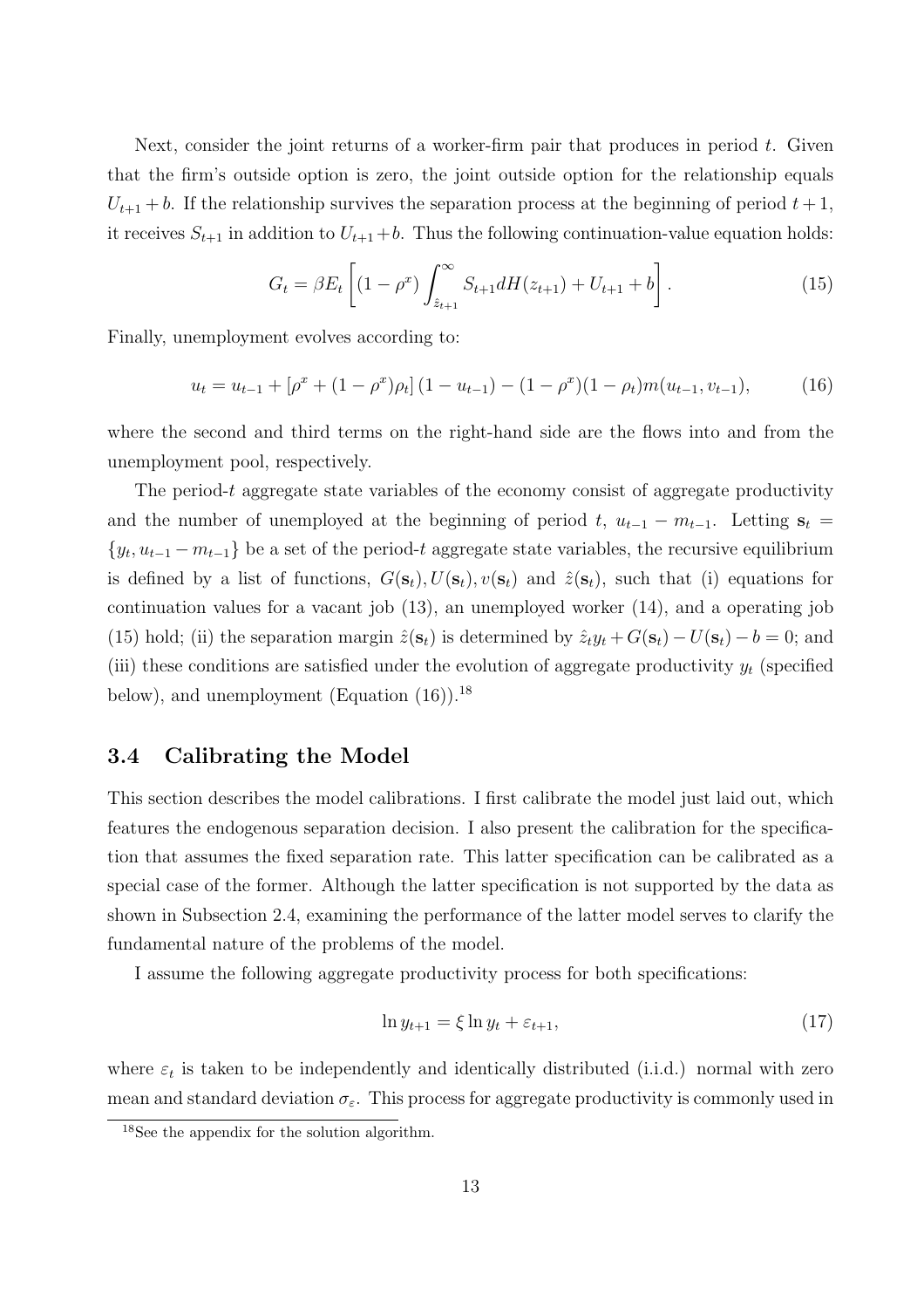the RBC literature. Following the literature, I set  $\xi$  and  $\sigma_{\varepsilon}$  at 0.95 and 0.007, respectively. I also assume for both specifications that the discount factor  $\beta$  is 0.99, which implies an annual interest rate of 4 percent, and that the bargaining parameter for firms  $\pi$  is 0.5, as is standard in the literature.

#### 3.4.1 Benchmark Specification

I start with the steady-state version of the law of motion for unemployment (Equation (16)):

$$
[\rho^x + (1 - \rho^x)\rho](1 - u) = (1 - \rho^x)(1 - \rho)\lambda^w u.
$$
\n(18)

To calibrate the above equation, I make use of the empirical evidence on the worker matching probability and the overall separation rate  $\rho + (1 - \rho^x)\rho$ . The implied unemployment rate in the model economy is then computed. I refer to CPS worker flow data to pin down the overall separation rate. Using Bleakley et al.'s [7] data set, I find the quarterly separation rate from employment at around 0.10 over the available sample period. The worker matching probability is determined from the unemployment duration estimated by Clark and Summers [13]. They show that the measured unemployment duration is substantially downward biased because of reporting errors induced by the presence of the out-of-the-laborforce state. As also discussed by Cole and Rogerson [14], the main issue is that measured unemployment durations do not capture the expected time between employment spells but rather the expected time before leaving the unemployment state to either the employment state or the out-of-the-labor-force state, which is problematic in the face of the fact that there is a large flow out of the labor force into employment every period.<sup>19</sup> Given that the model abstracts from the out-of-the-labor-force state, it appears appropriate to treat the expected time between employment spells as the "unemployment" duration in the model economy.<sup>20</sup> Clark and Summers estimate average unemployment duration at 19.9 weeks in 1974, which is translated into the matching probability of 0.65 per quarter. Taking  $\rho + (1 - \rho^x) = 0.1$ and  $\lambda^w = 0.65$  as given, we can compute the implied unemployment rate at 0.146. This is obviously much higher than the measured unemployment rate in the U.S. whose historical average is around 6 percent. The higher implied unemployment rate here simply reflects that I measure unemployment duration as the expected time between employment spells, including those who are looking for a job being out of the labor force. In fact, referring to

<sup>&</sup>lt;sup>19</sup>As Bleakley et al.'s [7] data set indicates, the flows between N and E are roughly of the same magnitude as those between U and E. See also Blanchard and Diamond [5].

<sup>&</sup>lt;sup>20</sup>Note that the correction is essentially equivalent to treating as "unemployed" those who are identified as being out of the labor force but who "want a job," as well as those who are officially unemployed.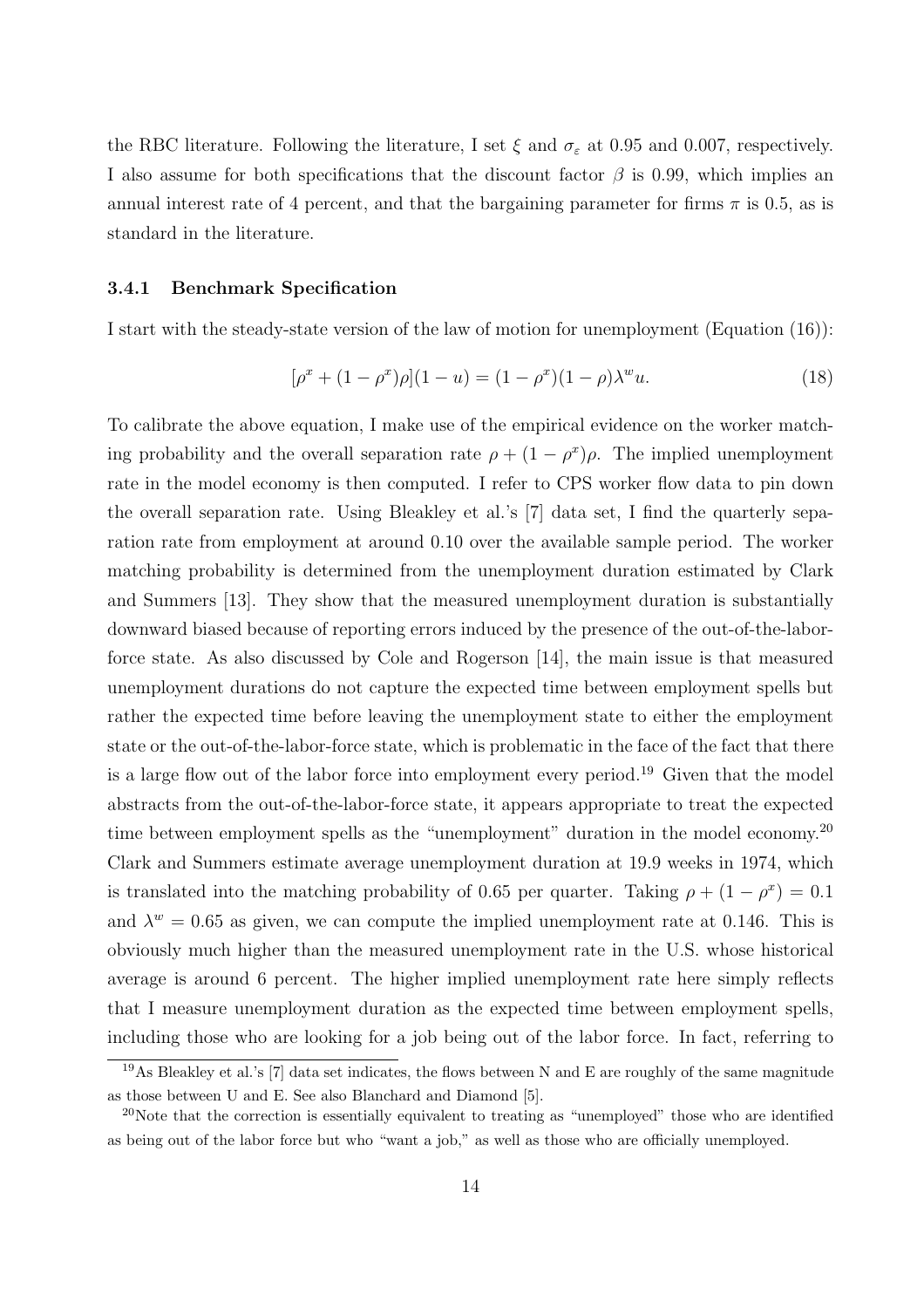Blanchard and Diamond [5], den Haan et al. [19] identify 11.2 million job seekers and 93.2 million employed workers, on average, for the period of 1968-1986. These estimates yield

$$
u = \frac{11.2}{93.2 + 11.2} \simeq 0.11.
$$

Using this unemployment rate together with either  $\rho + (1 - \rho^x) = 0.1$  or  $\lambda^w = 0.65$  gives two other sets of estimates that are consistent with Equation (18). My results are based on the first set of estimates. But the results presented below are insensitive with respect to the choice of the other two sets of estimates.

To break down the overall separation rate into exogenous and endogenous parts, I adopt the interpretation that the model's endogenous separation rate corresponds to the permanent layoff rate.<sup>21</sup> Valletta [39] calculates the share of permanent layoffs out of the total incidence of separation over the period 1976−1998 and shows that it fluctuates around 25 percent. This evidence allows me to set  $\rho$  at 0.025.<sup>22</sup> Using  $\rho = 0.025$  together with the total separation of 0.1, the exogenous separation rate is set equal to 0.083.

Next, the steady-state matching probability for firms  $\lambda^f$  is set equal to the same value as the worker matching probability 0.65. This choice is made simply because the equal matching probabilities imply the equal steady-state elasticities of the number of matches with respect to unemployment and vacancies, i.e., 0.5, under den Haan et al.'s [19] matching function used in this paper (Equation  $(12)$ ).<sup>23</sup> I could alternatively refer to den Haan et al.'s [19] estimate of the firm matching probability equal to 0.71. The numerical results below are again robust to this alternative choice.

The parameters  $l, b$ , and c are uniquely determined by requiring the steady-state version of the model to match the empirical measures of the unemployment rate, the separation rate, and the matching probabilities obtained above. Finally, the idiosyncratic productivity shock is assumed to be i.i.d. lognormal with mean zero and standard deviation  $\sigma_z$ , following den Haan et al. [19]. Finally,  $\sigma_z$  is selected so that the model matches the observed variability of the separation rate.

<sup>&</sup>lt;sup>21</sup>This interpretation for the endogenous separation rate can be found in den Haan et al. [19] and Collard et al. [15].

 $22$ Topel [37] calculates the quarterly permanent layoff rate at 0.018 based on the PSID in 1985. This is broadly in line with the the value used here.

<sup>23</sup>den Haan et al.'s matching function implies variable elasticities in contrast to the widely used Cobb-Douglas specification. This is a natural consequence of the matching probabilities being bounded between zero and one for all  $u_t \in [0, 1]$  and  $v_t \in [0, \infty)$  as I mentioned before.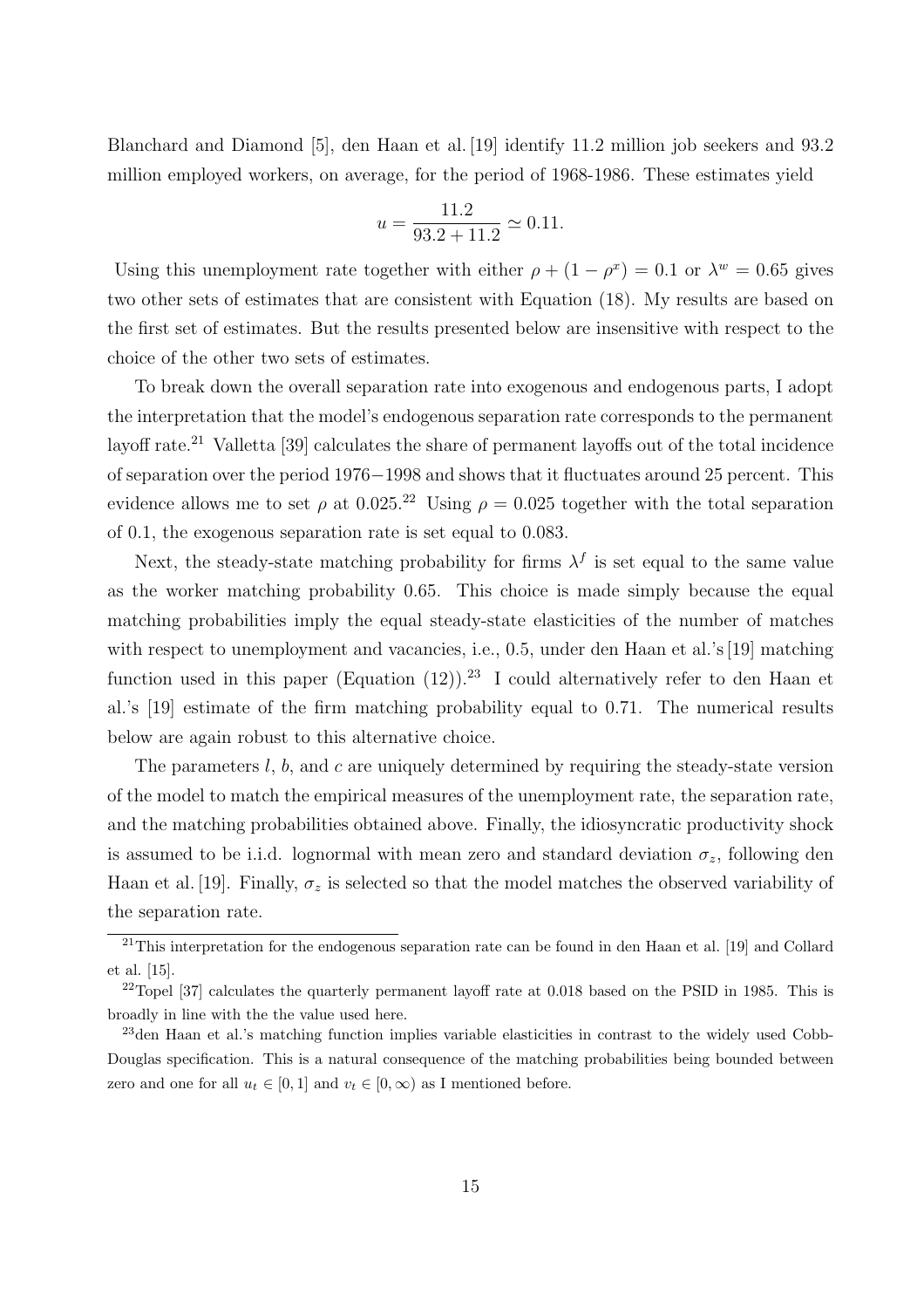#### 3.4.2 Fixed-Separation-Rate Specification

The benchmark model is modified by letting the endogenous separation rate be zero. Accordingly, idiosyncratic uncertainty is eliminated by setting  $z_t = 1$  and  $\sigma_z = 0$ . Under this specification, the steady-state version of the evolution of unemployment reduces to:

$$
\rho^x(1-u) = (1 - \rho^x)\lambda^w u. \tag{19}
$$

As in the benchmark specification, the total separation rate and the worker matching probabilities are set equal to 0.1 and 0.65, respectively, implying that the steady-state unemployment rate is 0.146 as in the benchmark case. The worker matching probability and the unemployment rate deviate from Shimer's [36] calibration, which sets the steady-state worker matching probability at 0.34 per month and the steady-state unemployment rate at 0.057. These differences are due to the fact that Shimer takes reported unemployment as the empirical analogue to unemployment in his model, and accordingly, the matching probability is computed from the unemployment duration data. On the other hand, I lump together those who are still looking for jobs being out of the labor force and those officially unemployed and compute the matching probability from the evidence on non-employment duration. However, these differences did not have significant impacts on the model's quantitative properties. In other words, Shimer's results are well approximated under my calibration despite these differences.

The steady-state matching probability for firms  $\lambda^f$  and the parameter l for the matching function are set to the same values as in the benchmark specification.

The unemployment benefit  $b$  is chosen to be 0.4, following Shimer. This value corresponds to the upper end of the range of income replacement rates in the U.S. This parameter plays a crucial role in determining the model's ability to magnify aggregate productivity shocks, as shown analytically by Shimer. To see this point intuitively in my framework, first note that surplus  $S_t$  gets smaller as b gets larger, and thus an aggregate shock has a larger impact on the surplus in a percentage term. Vacancies then must change by more in a percentage term in order to ensure that the free-entry condition holds (see Equation (13)). The larger volatility in vacancies also makes unemployment more volatile as unemployment evolves according to Equation (16). Note that in the benchmark specification where the separation decision is endogenous, the parameter b must be assigned to achieve the target level of the endogenous separation rate, which yields a much higher level of the outside option  $b = 0.87$ than Shimer's choice. This implies that the benchmark model exhibits larger volatilities even apart from endogenous fluctuations in the separation rate. The next section shows that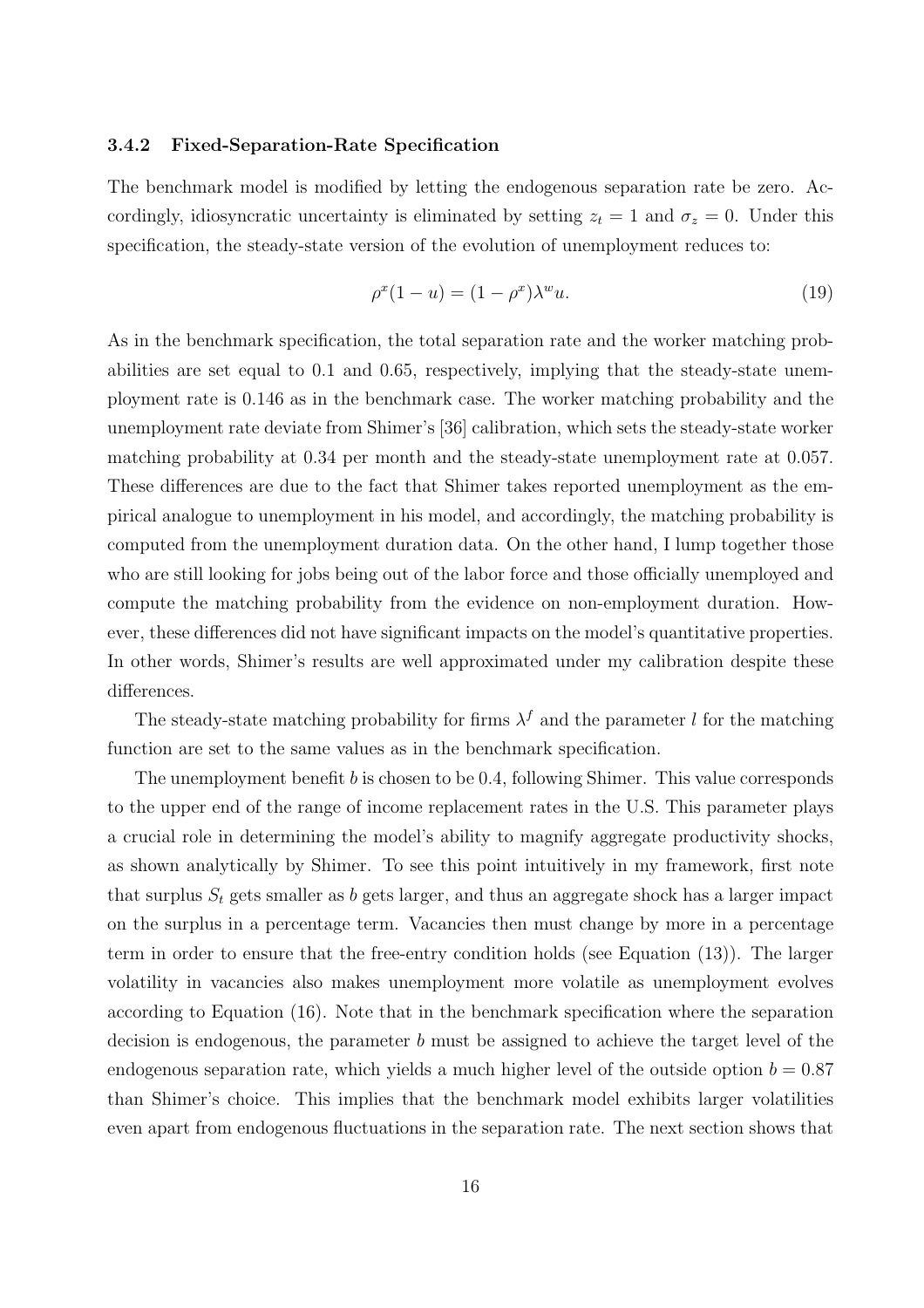the "leverage effect" together with endogenous fluctuations in the separation rate makes it possible for the benchmark model to perform well along the volatility dimensions whereas the low value of b and the fixed separation rate lead to a serious problem along these dimensions. Rather than exploring the issue of which specification is more reasonable, I will show that the model encounters basically the same problems in its vacancy dynamics no matter which specification is used.

# 4 Performance of the Model

## 4.1 Benchmark Specification

Figure 7 presents the model's impulse responses to a one-standard-deviation negative aggregate shock. The upper right panel shows that vacancies respond to shocks immediately; the negative shock lowers firms' expected returns, and thereby vacancies, eventually raising the matching probability up to the point where the free-entry condition is restored. However, the initial effects largely disappear in a couple of quarters. From then on, vacancies slowly converge back to the steady-state level. The behavior after the initial decline is due to the echo effect; as unemployment rises, the matching probability for the firm becomes higher, eliminating firms' incentive to keep cutting vacancies any further. Another important feature of the model's responses, as illustrated in the lower left panel of the figure, is that the initial decline in vacancies produces the lower creation rate, but immediately after the decline, the creation rate surges to a much higher level than the pre-shock level, reflecting the strong influence of unemployment.

Figure 8 compares the model and empirical responses. First, observe in the lower right panel that the model has no trouble in generating a volatility in employment (equivalently unemployment) that is comparable to the data (actually the model generates too much volatility). Next, consider the patterns of responses of gross flows behind the employment stock. As mentioned above, the model's responses greatly exaggerate the empirical responses; increases in the creation rate are too large, and the separation rate is too persistent. Finally, the lower left panel compares the responses of vacancies. As we saw in Section 2, the observed data strongly favor a hump-shaped and persistent response. Neither of these can be observed in the model. This problematic behavior of vacancy is the source of the overshooting behavior in gross flows. Clearly, the immediate recovery of vacancies, due to the echo effect discussed above, pushes up the creation rate to a higher level than otherwise. Moreover, it also makes the separation rate too persistent because the surge in vacancies causes the worker matching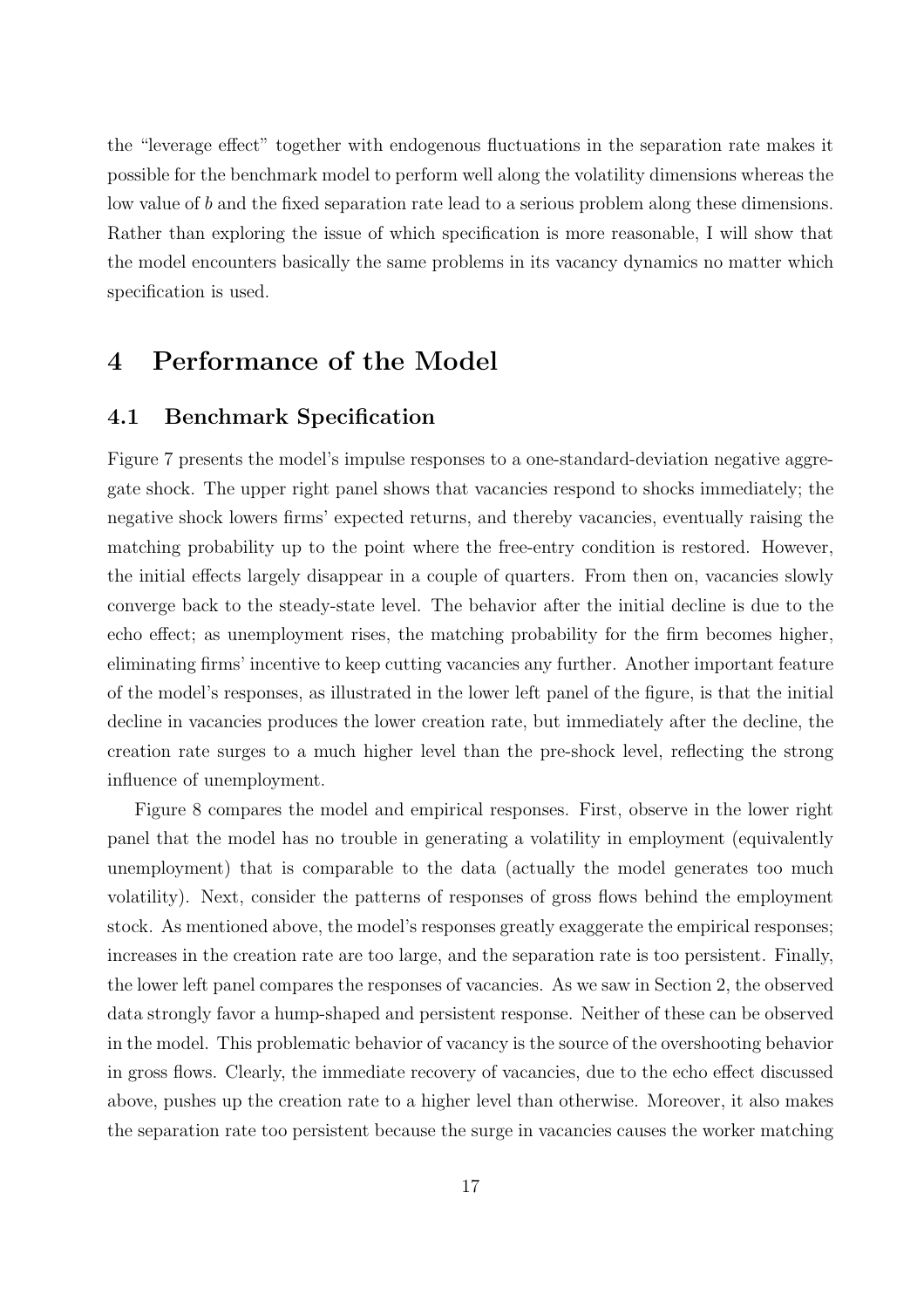probability to be higher than otherwise. Unemployed workers then find it easier to find next employment opportunities and thus, in turn, have larger incentives to separate. Observe also that the initial declines in vacancies in the model and the data are roughly of the same magnitude. This indicates that lack of volatility of vacancies is not a first-order issue under the benchmark specification. The more fundamental problem lies in the model's inability to produce a hump-shaped and persistent response in vacancies.

Another symptom of the model due to the behavior of vacancies is its inability to generate an empirically plausible Beveridge curve. The middle row (labelled "Benchmark") of Table 3 presents the cross correlations between unemployment and vacancies in the model.<sup>24</sup> The model generates only a small negative correlation between the two, whereas the observed data display a correlation coefficient of −0.95. Observe also that in the model, increases in unemployment predict future recovery of vacancies, and this relationship shows up as positive correlations between period-t unemployment and future vacancies. In the observed data, however, we do not observe this pattern. The data display strong negative correlations at all leads and lags with some indication that vacancies lead unemployment.

#### 4.2 Fixed-Separation-Rate Specification

Figure 9 displays impulse responses of the model economy where the separation rate is fixed. An important observation here is that the echo effect in vacancies is still present in the model but weaker than in the preceding case; vacancies recover only half way initially and then slowly converge to the steady-state level. In the benchmark case, on the other hand, almost all the initial response is corrected within a few quarters. This weaker echo effect is explained by the fact that unemployment volatility is much smaller under this alternative specification because of the lower outside option and the fixed separation rate. Figure 10 puts together the model and empirical responses under the alternative specification and clearly illustrates Shimer's [36] point that the model generates only small variabilities relative to the data. As discussed in Subsection 3.4.2, this volatility issue arises because of the choices that the separation rate is fixed and the outside option for the matched pair is set low.

The less substantial echo effect makes it easier for the model to generate negative correlations between unemployment and vacancies, which we can see in the last row of Table

 $^{24}$ The statistics of the model economies are based on 100 simulated samples, each of which consists of 327 periods, where only the last 127 observations are used to compute the statistics. The number of observations corresponds to the available sample period of CPS worker flow data. The first 200 observations are ignored to randomize initial conditions. The data are logged and HP filtered with the smoothing parameter 1600.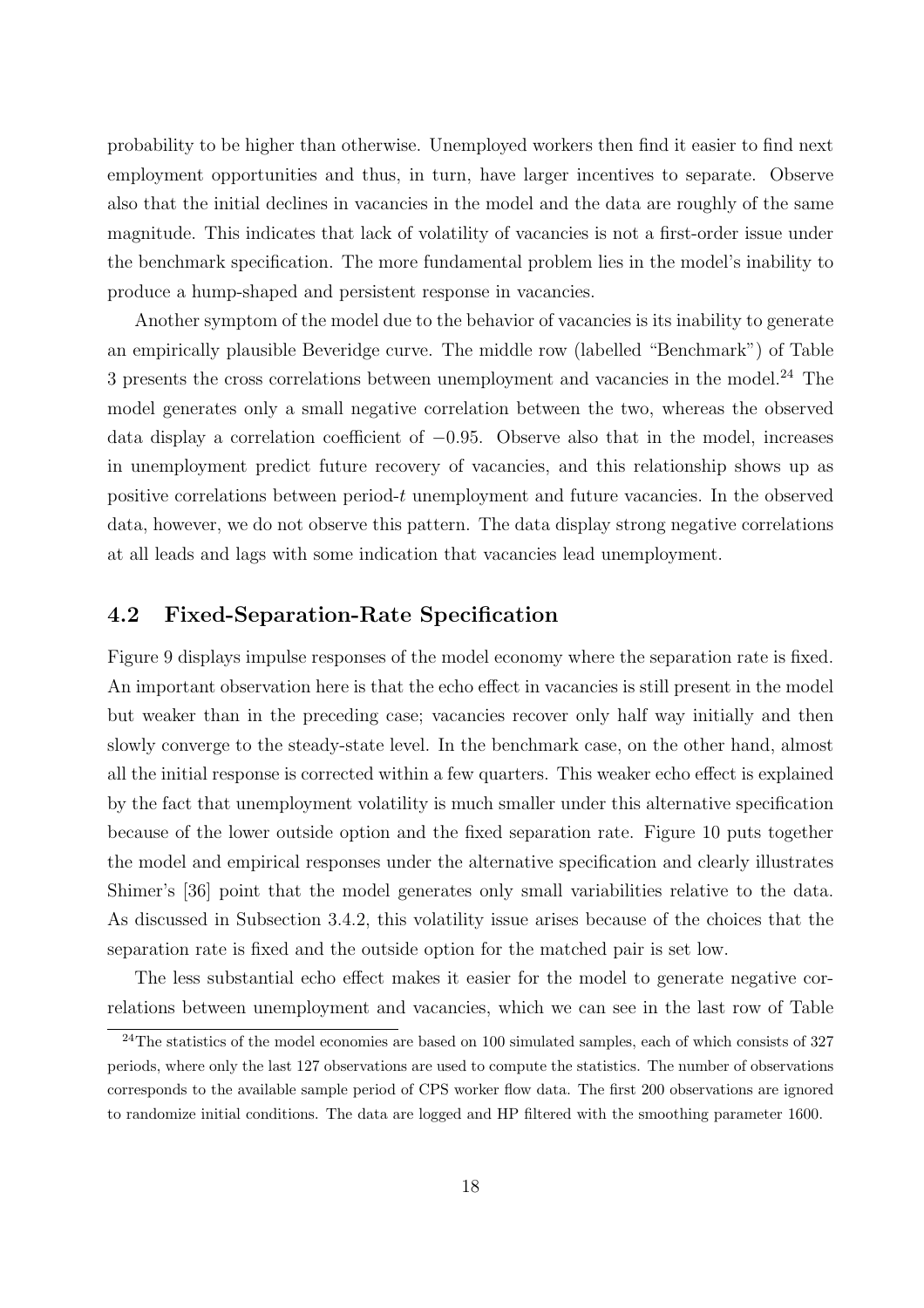3. Note that given the timing of the model, unemployment responds to the shock only in the next period under the fixed-separation-rate specification. It is therefore appropriate to compare the correlation between period-t unemployment and one-period-lagged vacancies with the contemporaneous correlation in the observed data. As expected, current-period unemployment is highly negatively correlated with one-period-lagged vacancies in the model. This result corresponds to Shimer's simulation result.<sup>25</sup> However, even though the model is able to generate the strong negative correlation under this alternative specification, the correlation patterns of the model still substantially differ from the observed pattern. Importantly, the echo effect is still present, though weaker, making it impossible for the model to generate a hump-shaped response, which is found to be a robust feature of the data.

### 4.3 Looking at Individual Responses

I have argued so far that the model has a serious problem in its vacancy dynamics, by visually comparing the model and empirical responses; the lower left panels of Figures 8 and 10 clearly indicated that the median empirical responses of vacancies are of quite different shape from the model responses. Recall, however, that the bounds are computed for each period rather than for the entire functions. Given that the model responses are actually within the bands almost all the time, it is important to examine the individual responses. To confirm that my claim is valid, I calculate the fraction of the responses that roughly match the model's predictions about the vacancy behavior to the total number of responses that satisfy the sign restrictions. Specifically, I select the responses that meet the following two criteria in addition to the sign restrictions:

$$
\frac{\partial v_t}{\partial \omega_{agg,t}} > 0,
$$

$$
\left| \frac{\partial v_{t+i-1}}{\partial \omega_{agg,t}} \right| > \left| \frac{\partial v_{t+i}}{\partial \omega_{agg,t}} \right| \text{ for } i = 1, 2, 3.
$$

where  $\omega_{agg,t}$  denotes an aggregate shock in period t. The first criterion indicates that vacancies must drop (increase) in the impact period of the negative (positive) aggregate shock. The second criterion says that the response of vacancies then approaches toward the steadystate level in the subsequent two periods.<sup>26</sup> Note that these criteria actually allow for a much wider class of responses than the model responses shown in Figures 7 and 9. In particular, these criteria do not exclude the possibility that vacancies slowly move back toward the

<sup>&</sup>lt;sup>25</sup>Since Shimer works on a continuous time model, there is no timing issue in his model.

<sup>26</sup>The results are not sensitive with respect to setting the horizon longer.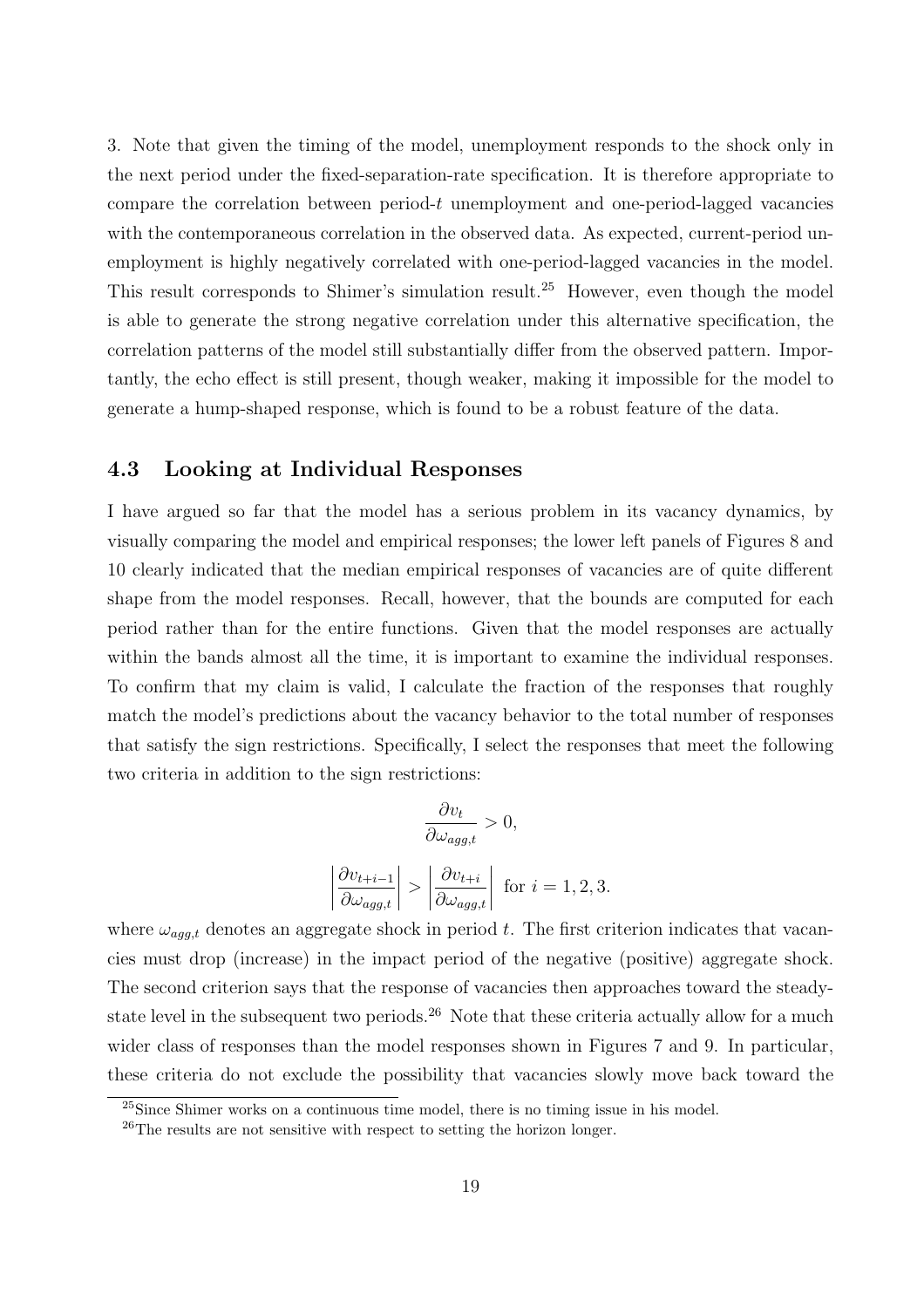steady-state level following an initial drop. The idea here is to pick up the responses that are not hump shaped and to consider them as consistent with the model. Table 4 presents the results. Surprisingly, only 4 draws meet the above criteria out of the total of 3,149 draws that satisfy the three sign restrictions. This exercise clearly confirms my claim.

# 5 Conclusion

This paper has shown that the cyclical behavior of vacancies in the standard labor-matching model is counterfactual, implying that the model's key equilibrium condition is not supported by the observed data. Whereas the model predicts that vacancies respond to shocks with no delay and are not persistent, the data strongly favor a hump-shaped and persistent response of vacancies. I have also found that the problems in vacancy behavior cause gross flows in the model to exhibit counterfactual properties.

I propose two possible modifications to the model. First, recall that in the model, rises in unemployment produce an incentive for firms to open up vacancies even though aggregate conditions are not favorable. Notice that the statement is valid only under the assumption that workers engage in search activities only when they are unemployed. That is, countercyclical unemployment directly implies countercyclical search activities under this assumption, thus causing a strong echo effect. It is then clear that anything that generates procyclical search activities may reduce the echo effect caused by countercyclical unemployment. Allowing for on-the-job search could be one such candidate as the outside option for on-the-job seekers is higher (lower) during booms (recessions).<sup>27</sup> Barlevy [3] develops a matching model with on-the-job search and, in fact, emphasizes the mechanism in his model that fewer vacancies during recessions give workers a difficult time in reallocating themselves into better employment relationships. Although he does not explore the quantitative implications for vacancy dynamics, this story appears to be in line with observed persistence in vacancies. Mortensen [27] examines the quantitative implications of on-the-job search extending the standard Mortensen and Pissarides [28] framework. His simulation result in fact displays a somewhat higher negative correlation between unemployment and vacancies

 $27$ Endogenizing the labor market participation decision may also introduce procyclical search activities into the model (e.g., in the form of a discouraged worker effect). In this case, however, unemployment must be procyclical in order to eliminate the echo effect. Veracierto [40] shows that introducing the participation decision into the Lucas-Prescott island model counterfactually produces procyclical unemployment. He also argues that the result holds in the Mortensen and Pissarides labor-matching framework.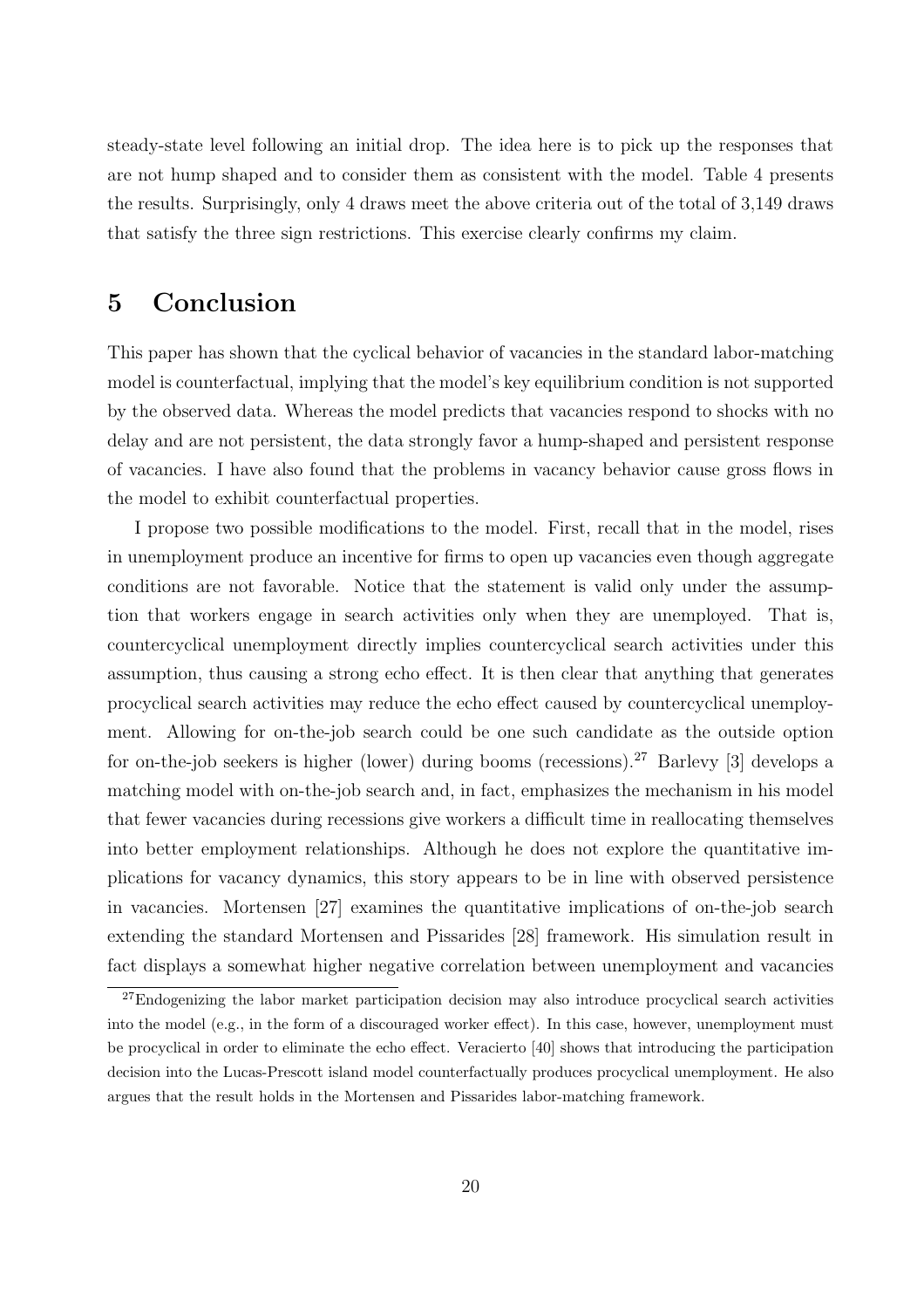than his earlier result with Pissarides.<sup>28</sup> A remaining problem with this approach, however, is that there appears to be no reason for vacancies to respond to shocks slowly, displaying a hump-shaped pattern.

Second, it may be possible to interpret the persistent and hump-shaped response of vacancies in the data as the evidence suggesting presence of some frictions in creating new positions. Caballero and Hammour [10] develop a vintage model in which job creation requires relation-specific investment as well as a search cost and show that the specific investment component serves to produce a negative comovement between unemployment and vacancies and to "decouple" the positive comovement between creation and destruction.<sup>29</sup> Fujita and Ramey [21] examine cyclical implications of heterogeneity in a job creation process building upon the standard Mortensen and Pissarides framework. Specifically, they augment the model by introducing costly planning for brand-new jobs and the option to mothball preexisting jobs. These modifications are shown to greatly improve the model's quantitative performance.

## 6 Appendix: Solution Algorithm

This appendix presents the solution algorithm of the model. The algorithm applied here is a non-linear global projection method. General discussions on the same class of methods can be found in Judd [24],  $[25]$ <sup>30</sup>

Before presenting the algorithm, I first rewrite the model by following the convention that an unprimed variable denotes its current-period value, and a primed variable denotes its next-period value. Recall that the current-period state variables consist of  $\mathbf{s} = \{y, u - m\}$ . The recursive equilibrium is a list of functions  $G(\mathbf{s}), U(\mathbf{s}), v(\mathbf{s})$  and  $\hat{z}(\mathbf{s})$  such that (i) the continuation-value equations hold:

$$
G(\mathbf{s}) = E\left[\beta(1-\rho^x)\int_{\hat{z}(\mathbf{s}')}^{\infty} S(z';\mathbf{s}')dH(z') + U(\mathbf{s}') + b \mid y\right],\tag{20}
$$

$$
U(\mathbf{s}) = E\left[\beta \lambda^w (1 - \rho^x)(1 - \pi) \int_{\hat{z}(\mathbf{s}')}^{\infty} S(z'; \mathbf{s}') dH(z') + U(\mathbf{s}') + b \mid y\right],\tag{21}
$$

where  $S(z'; s') = z'y' + G(s') - U(s') - b$  and  $\lambda^w = m(u', v(s))/u'$ ; (ii) the free-entry condition

<sup>28</sup>Pissarides [31] and Chapter 4 of Pissarides [32] also allow for on-the-job search, but they focus on steady-state analysis.

<sup>&</sup>lt;sup>29</sup>They show that the model with the search cost alone predicts positive comovements between these variables, as is consistent with the prediction of the standard labor-matching model.

<sup>30</sup>See also Gasper and Judd [22] and Christiano and Fisher [12].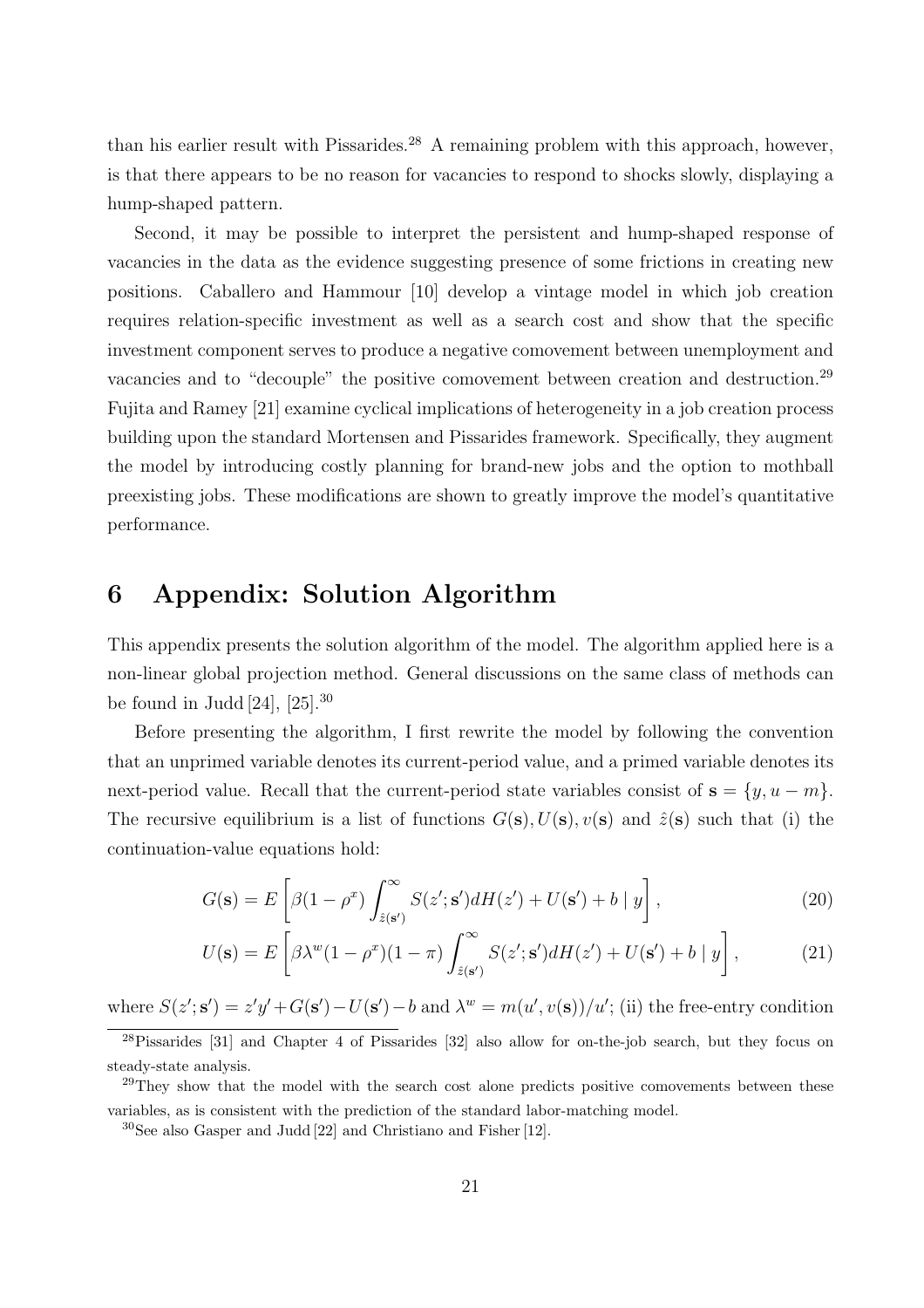holds:

$$
\frac{c}{\lambda^f} = E\left[\beta \pi \int_{\hat{z}(\mathbf{s}')}^{\infty} S(z'; \mathbf{s}') dH(z') \mid y\right],\tag{22}
$$

where  $\lambda^f = m(u', v(\mathbf{s}))/v(\mathbf{s})$ ; (iii) the separation condition  $\hat{z}y + G(\mathbf{s}) - U(\mathbf{s}) - b = 0$  defines  $\hat{z}(\mathbf{s})$ ; (iv) these conditions are satisfied under the evolution of aggregate productivity and unemployment:

$$
\ln y' = \xi \ln y + \varepsilon',\tag{23}
$$

$$
u' = u + [\rho^x + (1 - \rho^x)\rho(\hat{z}(\mathbf{s}))](1 - u) - (1 - \rho^x)(1 - \rho(\hat{z}(\mathbf{s}))m.
$$
 (24)

The first step in numerically solving the model is to approximate the right-hand side of Equations (20), (21), and (22) by a tensor product of second-order Chebyshev polynomials of each state variable. Note that each function has  $3^3 = 27$  unknown coefficients, so there are a total of  $27 * 3 = 81$  unknown coefficients. I use fixed-point iteration to solve for these coefficients. The iteration proceeds as follows; using some initial guess for the 81 unknown coefficients, the current period separation margin can be computed by the separation condition, which also gives the separation rate from  $\rho(\hat{z}(s)) = \int_{\hat{z}(s)}^{\infty} dH(z)$ . The integral is computed by Simpson's rule with 15 nodes. One can then compute  $u'$  from the evolution of unemployment (24). Next, making use of the approximating function for  $E\left[\beta\pi \int_{\hat{z}(\mathbf{s}')}^{\infty} S(z';\mathbf{s}')dH(z') |y\right]$  in the free-entry condition (22) allows one to obtain the equilibrium level of vacancies  $v(s)$ . The matching technology then reveals the outcome of the matching market  $m(u', v(\mathbf{s}))$  given the levels of vacancies and unemployment. Given the next-period values of unemployment  $u'$ and the distribution of the aggregate productivity shock  $\varepsilon'$ , one can actually compute the conditional expectations appearing on the right-hand side of Equations (20), (21), and (22). The integral inside the bracket in Equation (20) is again computed by Simpson's rule with 15 nodes. The conditional expectations associated with the aggregate productivity shock are numerically computed by Gauss-Hermite quadrature with 5 nodes. These conditional expectations are evaluated at 27 grid points that are chosen by finding three zeros of Chebyshev polynomials for each state variable and taking all possible combinations of the roots. The new set of coefficients of the approximating functions is obtained by equating the values of the right-hand sides of Equations (20), (21), and (22) to the values of the approximating functions at 27 grid points. Since there are 27 coefficients in each approximating function, this uniquely pins down the new set of coefficients (i.e., orthogonal collocation method). The iteration continues until convergence of the 81 Chebyshev coefficients is achieved.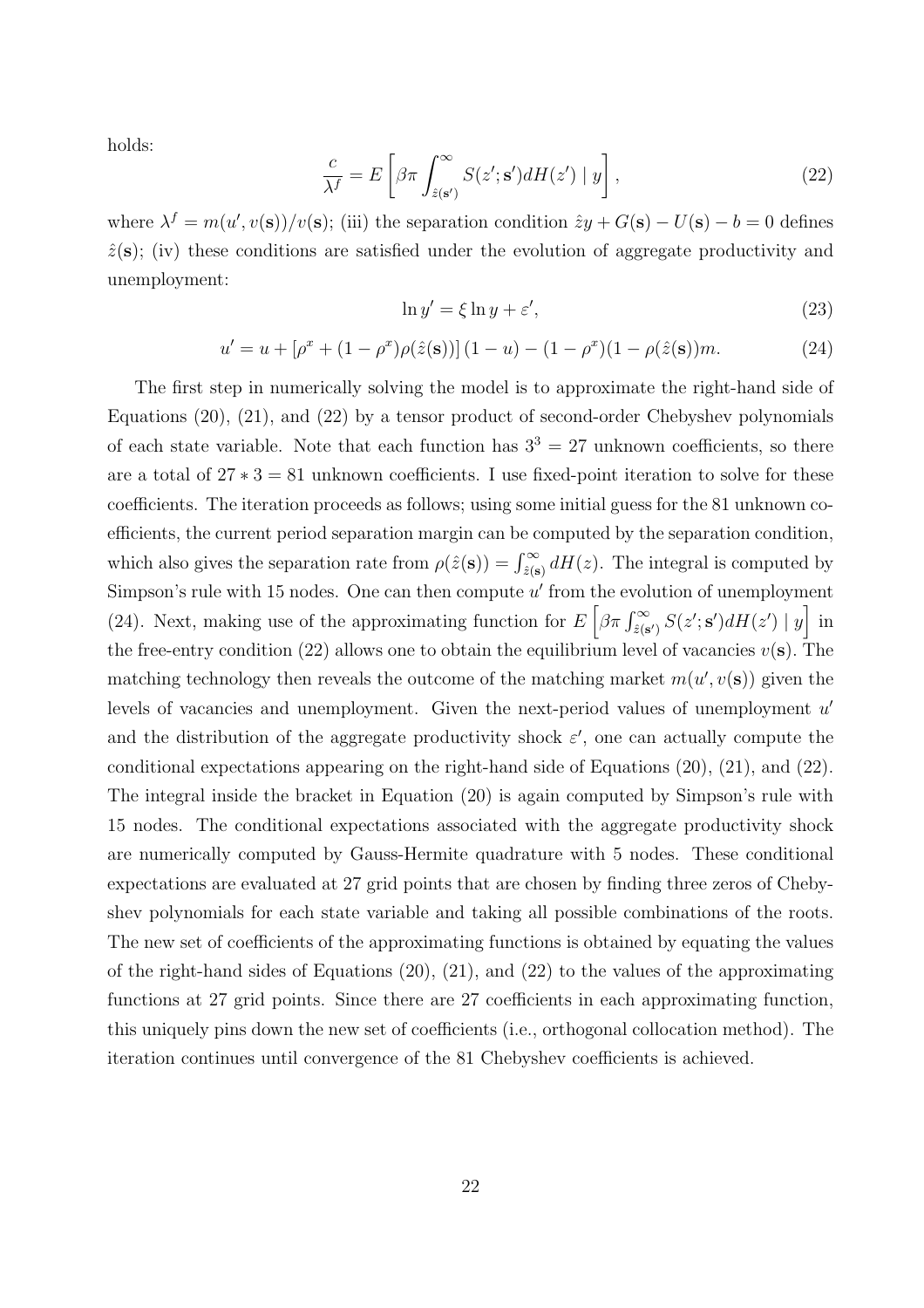# References

- [1] J. M. Abowd and A. Zellner. Estimating gross labor force flows. Journal of Business and Economic Statistics, 3:254–83, July 1985.
- [2] D. Andolfatto. Business cycles and labor-market search. American Economic Review, 86(1):112–132, March 1996.
- [3] G. Barlevy. The sullying effect of recessions. Review of Economic Studies, 69(1):65–96, 2002.
- [4] O. Blanchard and P. Diamond. The Beveridge curve. Brookings Papers on Economic Activity, 1:1–60, 1989.
- [5] O. Blanchard and P. Diamond. The cyclical behavior of the gross flows of U.S. workers. Brookings Papers on Economic Activity, 2:85–155, 1990.
- [6] O. J. Blanchard and D. Quah. The dynamic effects of aggregate demand and supply disturbances. American Economic Review, 79(4):655–673, September 1989.
- [7] H. Bleakley, A. E. Ferris, and J. C. Fuhrer. New data on worker flows during busness cycles. New England Economic Review, July/August:49–76, 1999.
- [8] H. Bleakley and J. Fuhrer. Shifts in the Beveridge curve, job matching and labor market dynamics. New England Economic Review, pages 3–19, Sept./Oct. 1997.
- [9] C. Burnside. What are the effects of monetary policy on output? Results from an agnostic identification procedure: Discussion by Craig Burnside. mimeo, 1998.
- [10] R. Caballero and M. Hammour. On the timing of efficiency of creative destruction. Quarterly Journal of Economics, 111(3):805–852, 1996.
- [11] J. R. Campbell and K. N. Kuttner. Macroeconomic effects of employment reallocation. Carnegie-Rochester Conference Series on Public Policy, pages 87–116, 1996.
- [12] L. Christiano and J. Fisher. Algorithms for solving dynamic models with occasionally binding constraints. Journal of Economic Dynamics and Control, 24(8):1179–1232, July 2000.
- [13] K. B. Clark and L. H. Summers. Labor market dynamics and unemployment: A reconsideration. Brookings Papers on Economic Activity, 1:13–60, 1979.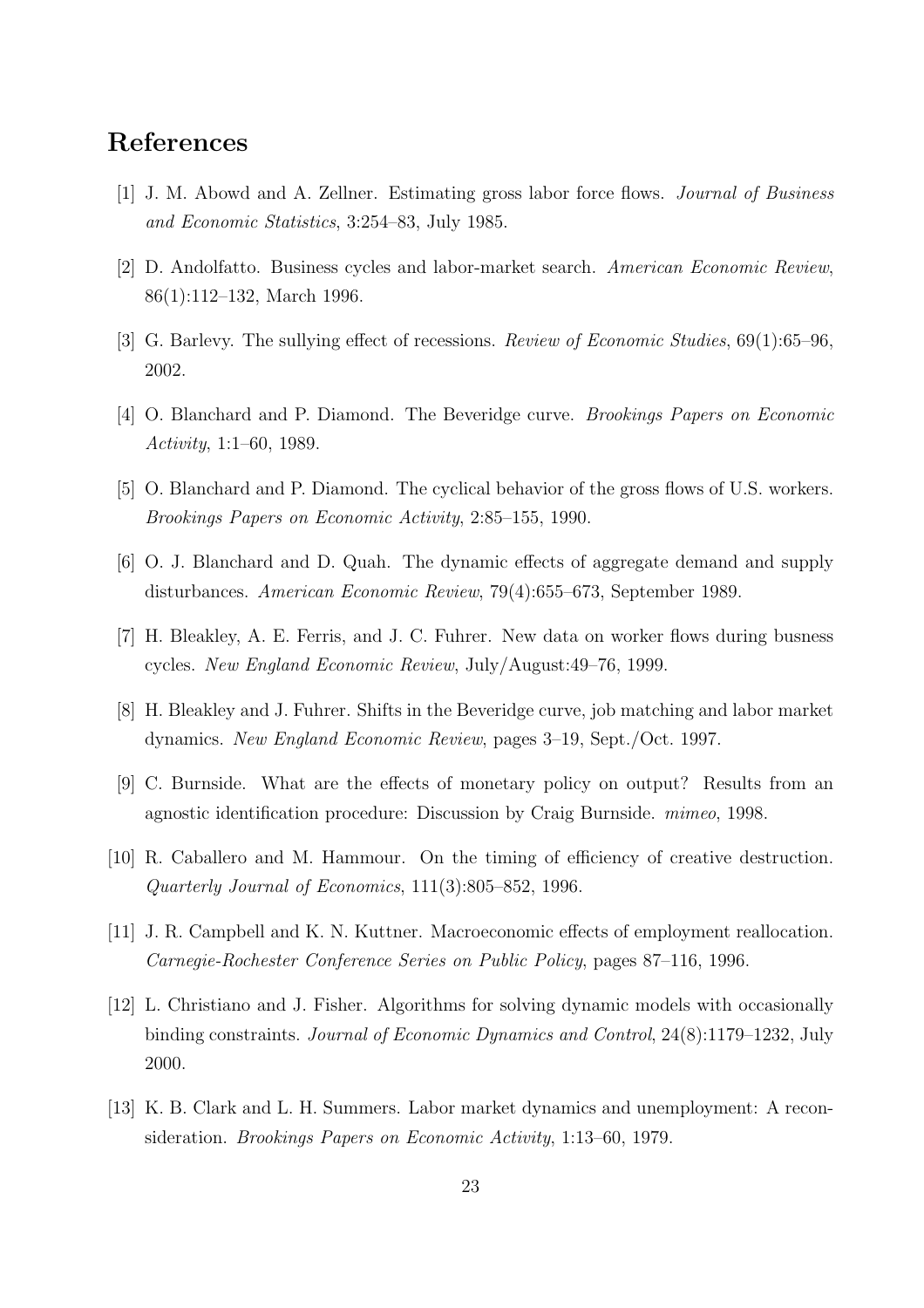- [14] H. Cole and R. Rogerson. Can the Mortensen-Pissarides matching model match the business-cycle facts? International Economic Review, 40(4):933–959, November 1999.
- [15] F. Collard, P. Feve, F. Langot, and C. Perraudin. A structural model of US aggregate job flows. Journal of Applied Econometrics, 17:197–223, 2002.
- [16] T. F. Cooley and V. Quadrini. A neoclassical model of the phillips curve relation. Journal of Monetary Economics, 44:165–193, 1999.
- [17] S. J. Davis and J. Haltiwanger. On the driving forces behind cyclical movements in employment and job reallocation. American Economic Review, 89(5):1234–1258, December 1999.
- [18] W. den Haan and A. Levin. Inferences from parametric and non-parametric covariance matrix estimation procedures. NBER Technical Working Paper Series, 195, 1996.
- [19] W. den Haan, G. Ramey, and J. Watson. Job destruction and propagation of shocks. American Economic Review, 90(3), June 2000.
- [20] J. Faust. The robustness of identified VAR conclusions about money. Carnegie-Rochester Conference Series in Public Policy, 49:207–244, 1998.
- [21] S. Fujita and G. Ramey. The beveridge curve, job creation and the propagation of shocks. mimeo, 2004. UC San Diego.
- [22] J. Gasper and K. L. Judd. Solving large-scale rational-expectations models. Macroeconomic Dynamics, 1:45–75, 1997.
- [23] J. Gomes, J. Greenwood, and S. Rebelo. Equilibrium unemployment. *Journal of Mon*etary Economics, 48:109–152, 2001.
- [24] K. Judd. Projection methods for solving aggregate growth models. Journal of Economic Theory, 58:410–452, 1992.
- [25] K. Judd. Numerical Methods in Economics. MIT Press, 1998.
- [26] M. Merz. Search in the labor market and the real business cycle. Journal of Monetary Economics, 36:269–300, 1995.
- [27] D. Mortensen. The cyclical behavior of job and worker flows. Journal of Economic Dynamics and Control, 18:1121–1142, 1994.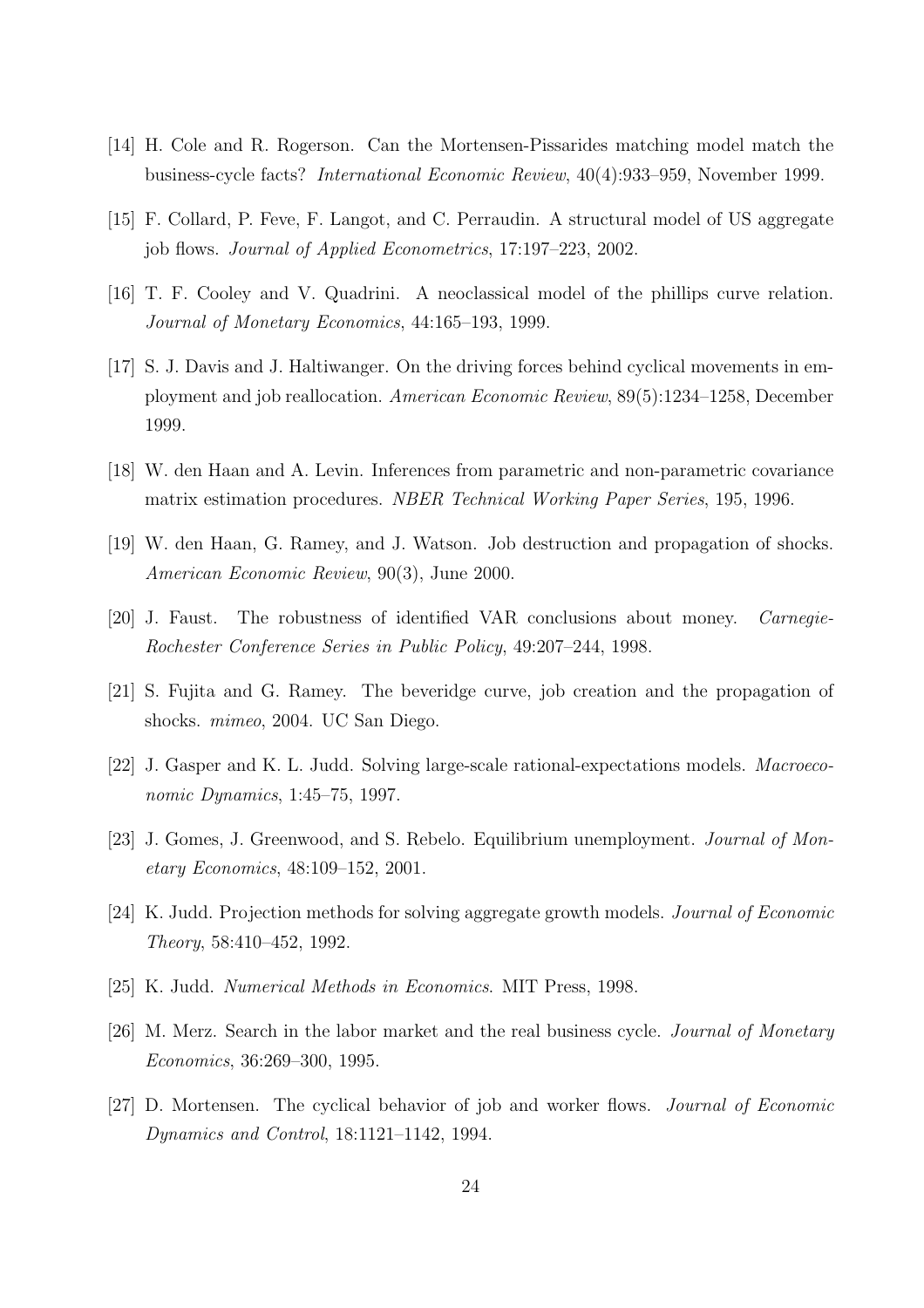- [28] D. Mortensen and C. Pissarides. Job creation and job destruction in the theory of unemployment. Review of Economic Studies, 61:397–415, 1994.
- [29] B. Petrongolo and C. Pissarides. Looking into the black box: A survey of the matching function. Journal of Economic Literature, XXXIX:390–431, June 2001.
- [30] C. Pissairdes. Short-run equilibrium dynamics of unemployment, vacancies and real wages. American Economic Review, 75(4), September 1985.
- [31] C. Pissarides. Search unemployment with on-the-job search. Review of Economic Studies, 61:457–475, 1994.
- [32] C. Pissarides. *Equilibrium Unemployment Theory*. MIT Press, second edition, 2000.
- [33] J. M. Poterba and L. H. Summers. Reporting errors and labor market dynamics. *Econo*metrica, 54(6):1319–38, 1986.
- [34] G. Ramey and J. Watson. Contractual fragility, job destruction, and business cycles. Quarterly Journal of Economics, 112(3):873–911, 1997.
- [35] M. D. Shapiro and M. W. Watson. Sources of business cycle fluctuations. NBER Macroeconomics Annual, pages 111–47, 1988. Olivier J. Blanchard and Stanley Fischer, eds.
- [36] R. Shimer. The cyclical behavior of equilibrium unemployment and vacancies. mimeo, June 2004. University of Chicago.
- [37] R. Topel. Specifc capital and unemployment: Measuring the costs and consequences of job loss. Carnegie-Rochester Conference Series on Public Policy, 33:181–214, 1990.
- [38] H. Uhlig. What are the effects of monetary policy on output? Results from an agnostic identification procedure. Center for Economic Research Discussion paper 1999-28, 2001. Tilberg University.
- [39] R. Valletta. Changes in the structure and duration of u.s. unemployment, 1967−1998. FRBSF Economic Review, 3:29–40, 1998.
- [40] M. Veracierto. On the cyclical behavior of employment, unemployment and labor force participation. Federal Reserve Bank of Chicago Working Paper, 2004.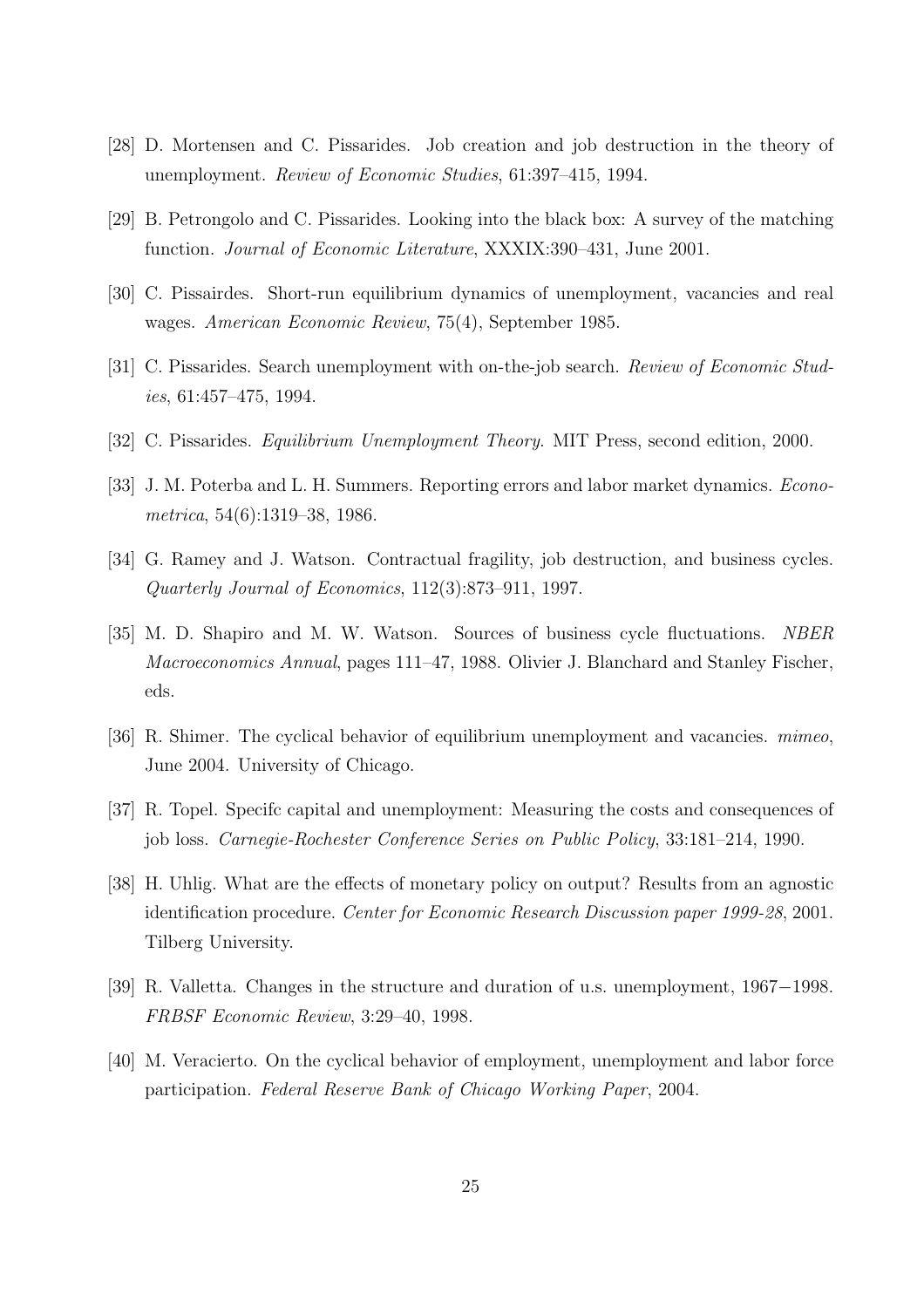| Symbol                 | Concept                                 | Benchmark | Exogenous  |
|------------------------|-----------------------------------------|-----------|------------|
|                        |                                         |           | Separation |
| $\xi$                  | $AR(1)$ coefficient of aggregate        | 0.950     | 0.950      |
|                        | productivity                            |           |            |
| $\sigma_{\varepsilon}$ | Standard deviation of the aggregate     | 0.007     | 0.007      |
|                        | productivity shock                      |           |            |
| $\boldsymbol{b}$       | Unemployment benefit                    | 0.872     | 0.400      |
| $\sigma_z$             | Standard deviation of the idiosyncratic | 0.250     | 0.000      |
|                        | productivity shock                      |           |            |
| $\rho^x$               | Exogenous separation rate               | 0.083     | 0.100      |
| $\pi$                  | Bargaining weight of the firm           | 0.500     | 0.500      |
| l                      | Parameter in the matching function      | 1.609     | 1.609      |
| $\beta$                | Discount factor                         | 0.990     | 0.990      |
| $\overline{c}$         | Vacancy posting cost per period         | 0.124     | 0.436      |

Table 1: Parameter Values

Table 2: Steady-State Values

| Symbol           | Concept                       | Both         |
|------------------|-------------------------------|--------------|
|                  |                               | Calibrations |
| $\lambda^w$      | Worker's matching probability | 0.650        |
| $\lambda^{f}$    | Firm's matching probability   | 0.650        |
| $\boldsymbol{u}$ | Unemployment rate             | 0.156        |
| $\boldsymbol{v}$ | Vacancy rate                  | 0.156        |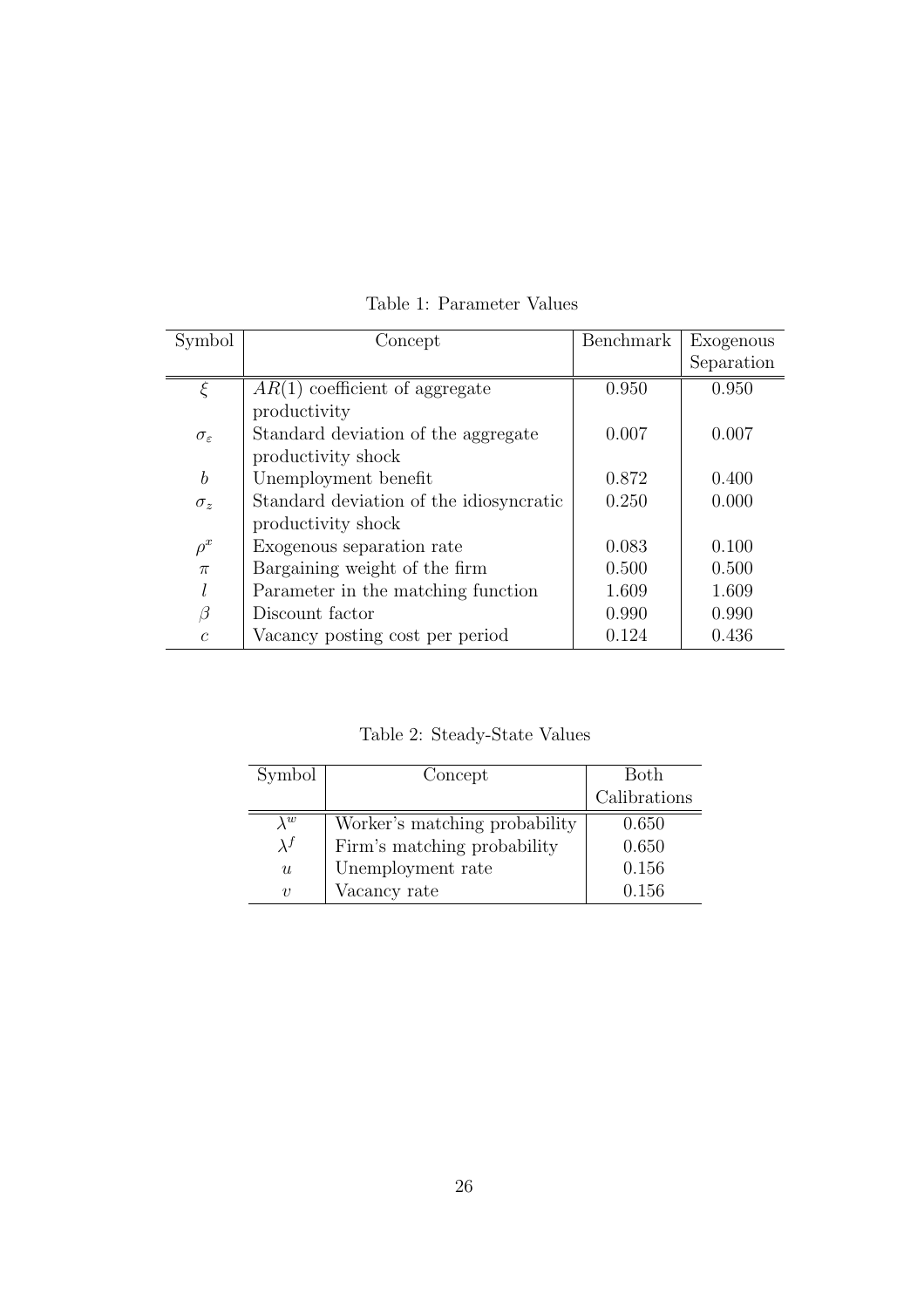| $Corr(v_{t+k}, u_t)$ |         |         |                                         |         |         |         |         |
|----------------------|---------|---------|-----------------------------------------|---------|---------|---------|---------|
| US data              | $-0.60$ | $-0.80$ | $-0.94$                                 | $-0.95$ | $-0.81$ | $-0.59$ | $-0.35$ |
|                      | (0.068) |         | $(0.054)$ $(0.014)$ $(0.014)$ $(0.046)$ |         |         | (0.058) | (0.109) |
| Benchmark            | $-0.43$ | $-0.52$ | $-0.51$                                 | $-0.17$ | 0.24    | 0.34    | 0.33    |
| Exo. Separation      | $-0.58$ | $-0.77$ | $-0.82$                                 | $-0.33$ | $-0.10$ | 0.04    | 0.13    |

Table 3: Cross Correlations Between Unemployment and Vacancies

Notes: All series are logged and HP filtered. Standard errors presented in parentheses are computed by the den Haan and Levin's [18] GMM-VARHAC procedure.  $u = LHUR \cdot LHPAR/10000$ ,  $v = LHELX \cdot LHUR \cdot LHPAR/10000$ , where  $LHUR$ : unemployment rate,  $LHPAR$ : labor-force participation rate,  $LHELX$  : help-wanted ads as percentage of unemployed. These data are taken from DRI-Webstract (former CITIBASE). Sample period is 1972Q1-1993Q1.

Table 4: Probability that the Prediction of the Matching Model is Supported by the Data

| number of   | probability | sign         |               |
|-------------|-------------|--------------|---------------|
| valid draws |             | restrictions |               |
| 3,149       | 0.13        | 1, 2, 3      |               |
| 7,662       | 0.39        | 1, 2, 3      | $\mathcal{D}$ |
| 3,986       | 0.10        | 1, 2         |               |
| 12,431      | 0.51        |              |               |

Notes: The first column shows the number of valid draws (from a total of 40,000 draws) that satisfy the sign restrictions listed in the third column. The restrictions are discussed in Subsection 2.2. The third and fourth columns give the probability (%) that the predictions of the Mortensen and Pissarides model regarding the behavior of vacancies are met. See page 19 for the criteria.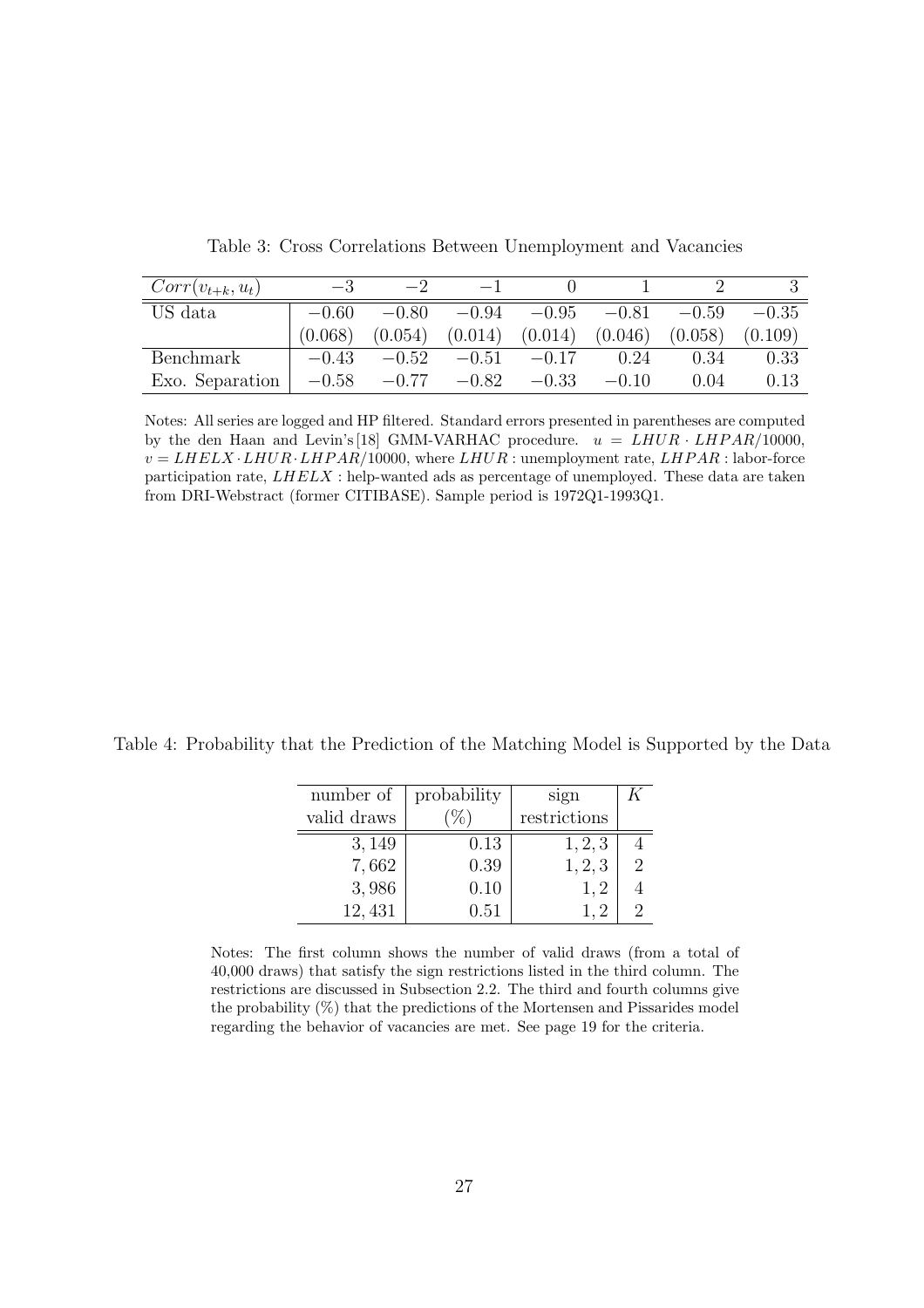

Notes: The three sign restrictions are discussed in Subsection 2.2. The three lines are the 10th percentile, the median, and the 90th percentile of the posterior distribution.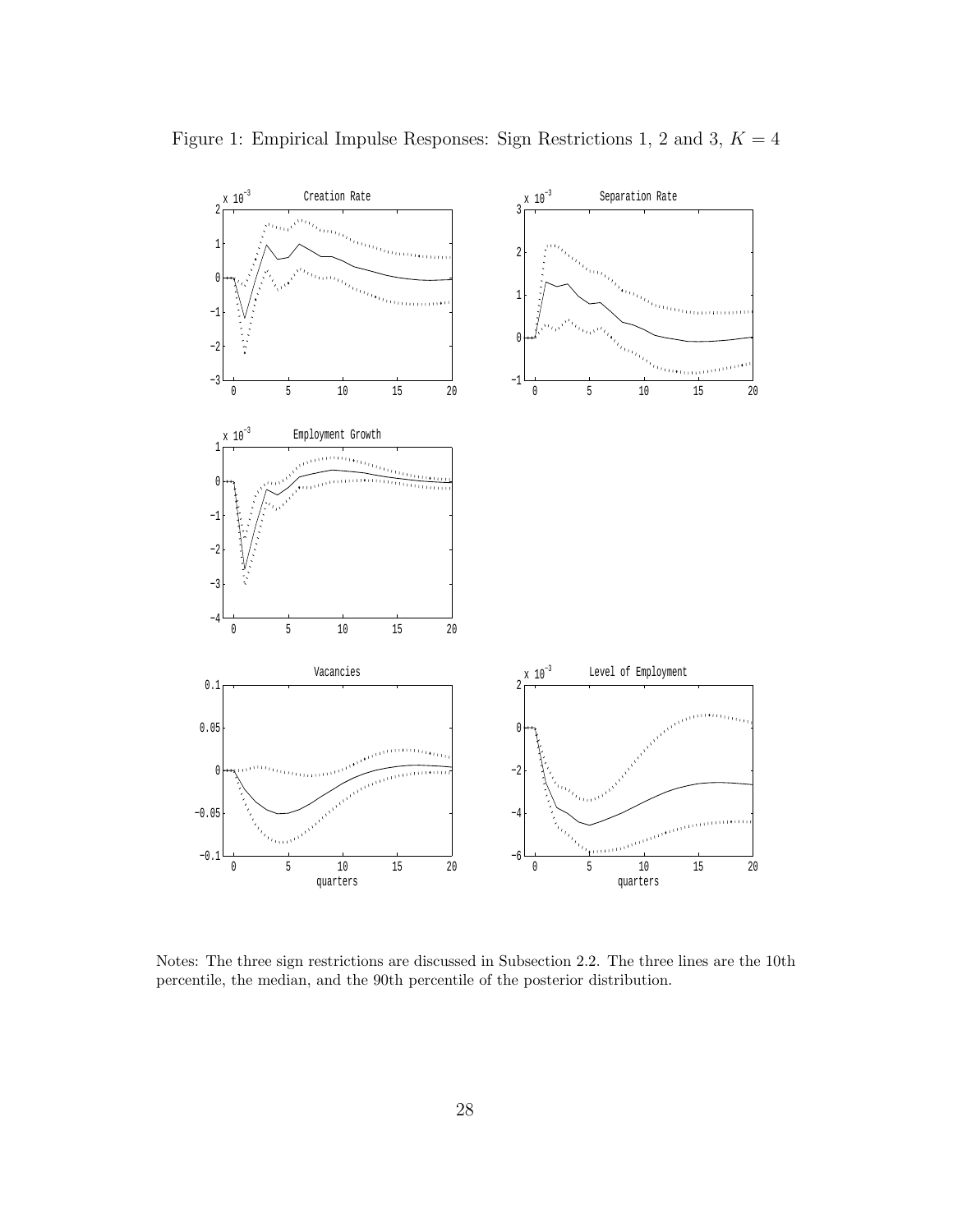

Notes: The three sign restrictions are discussed in Subsection 2.2. The three lines are the 10th percentile, the median, and the 90th percentile of the posterior distribution.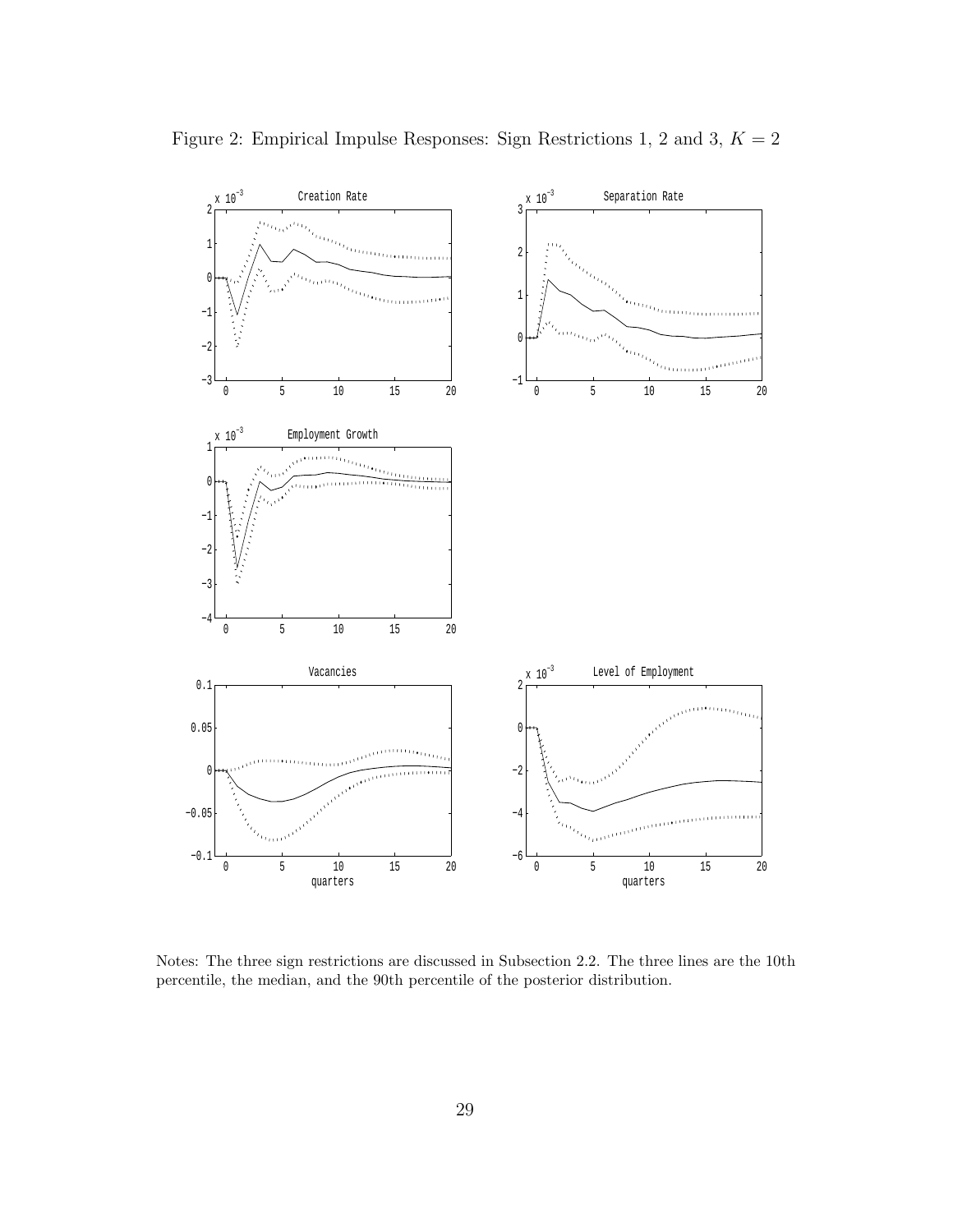

Notes: The three sign restrictions are discussed in Subsection 2.2. The three lines are the 10th percentile, the median, and the 90th percentile of the posterior distribution.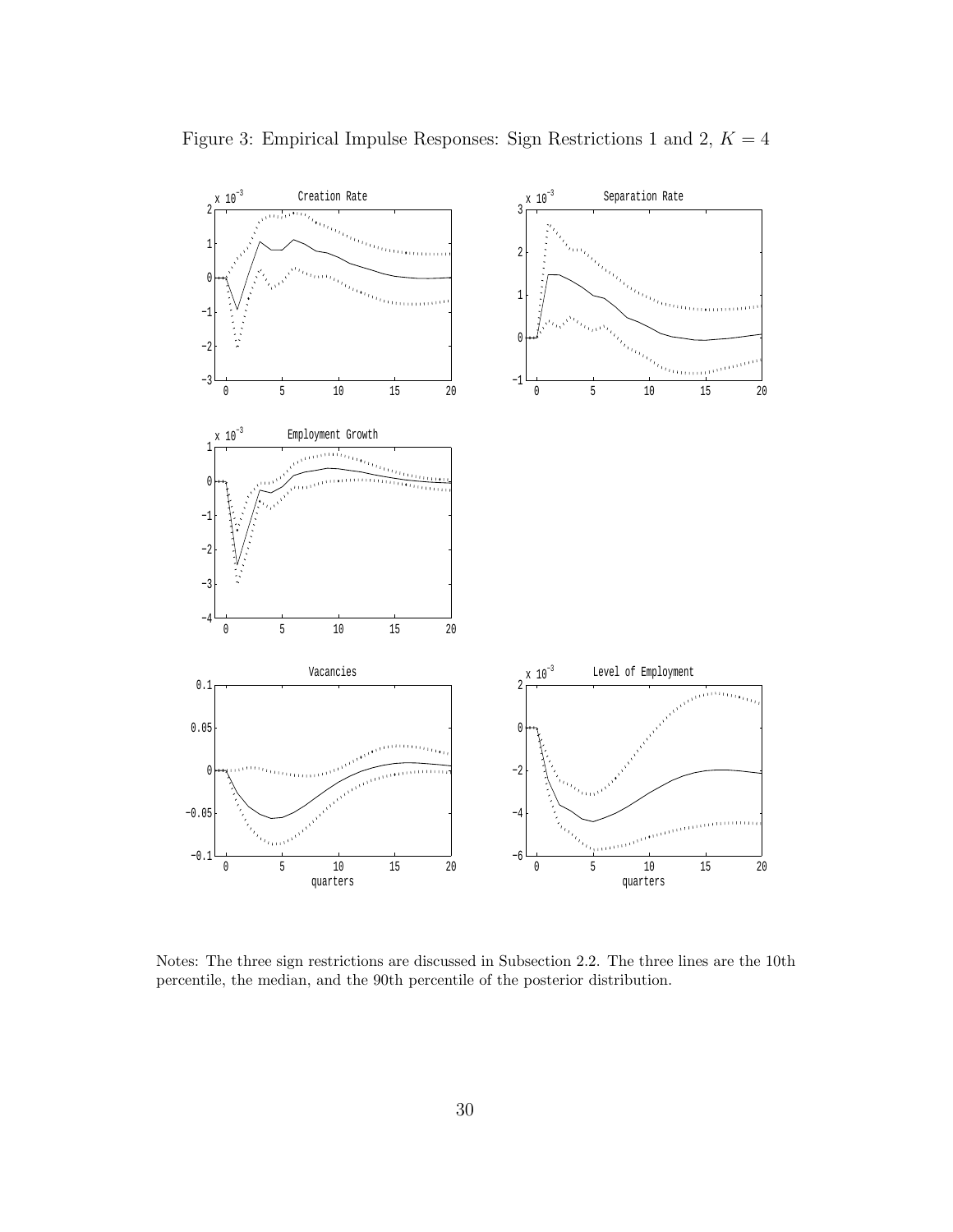

Notes: The three sign restrictions are discussed in Subsection 2.2. The three lines are the 10th percentile, the median, and the 90th percentile of the posterior distribution.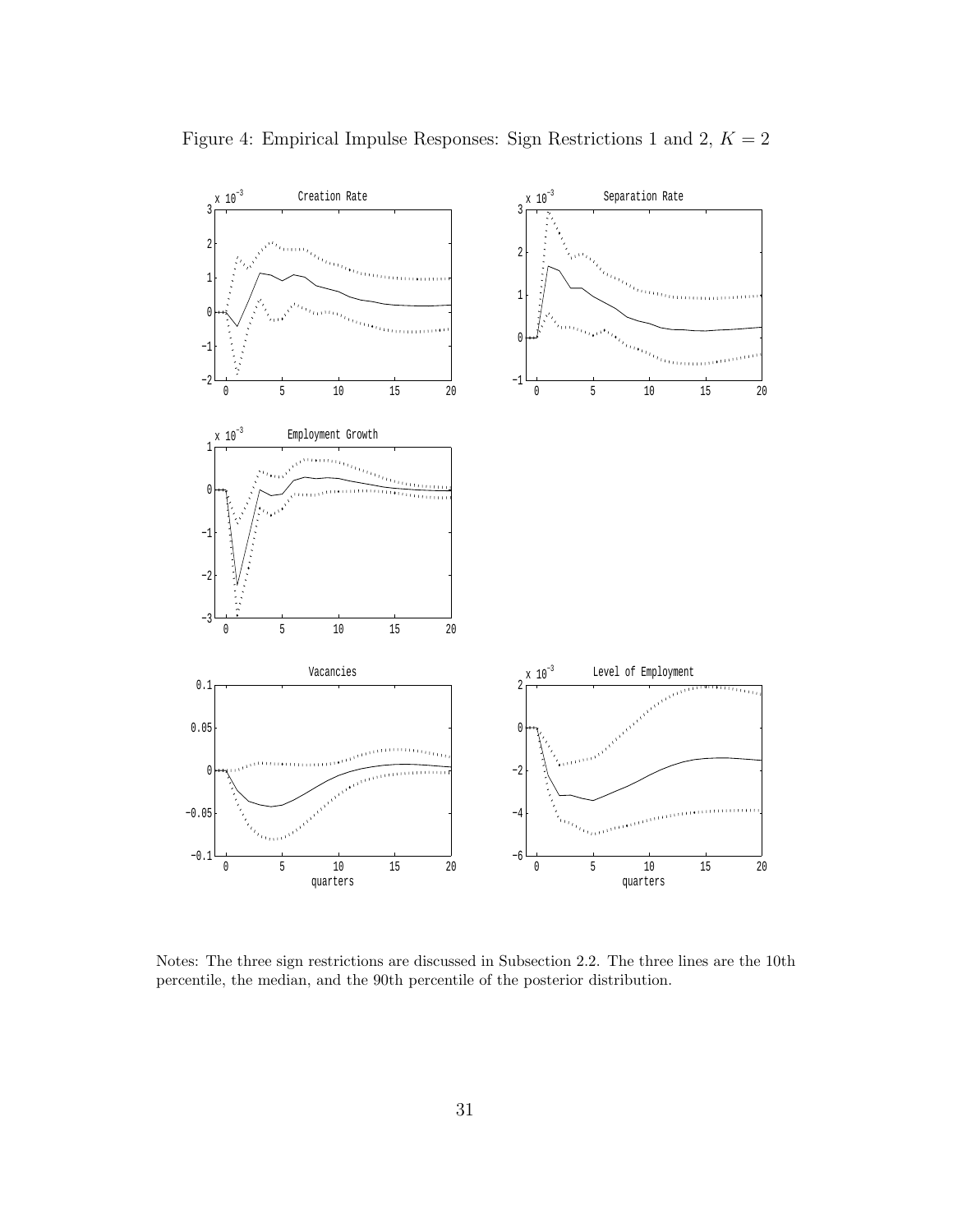Figure 5: Variance Decomposition for Employment Growth and Vacancies: Sign restrictions 1, 2 and 3 are imposed.  $K = 4$ .



Notes: The sign restrictions are discussed in Subsection 2.2. The three lines are the 10th percentile, the median, and the 90th percentile of the posterior distribution.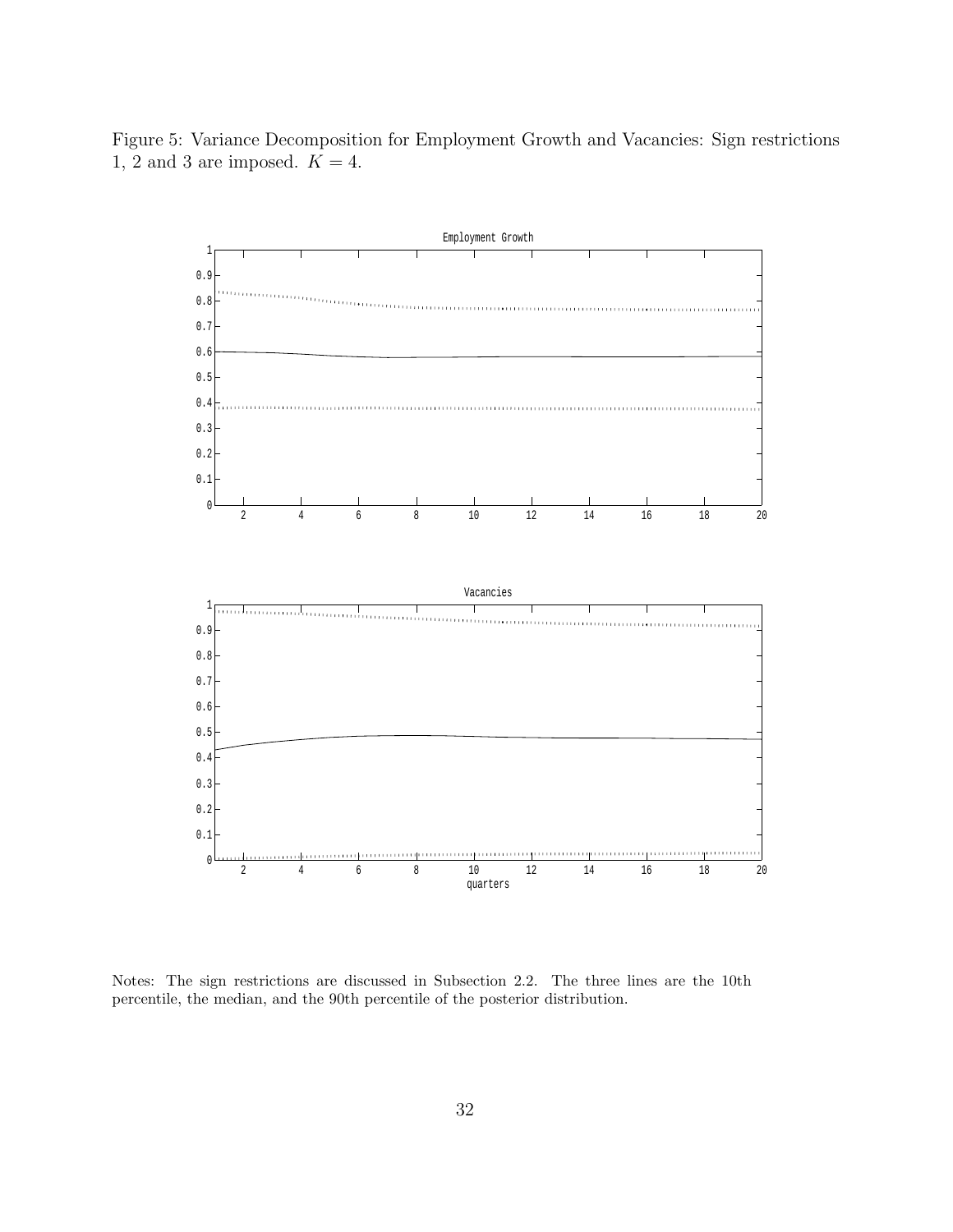Figure 6: Variance Decomposition for Employment Growth and Vacancies: Sign restrictions 1, 2 and 3 are imposed.  $K = 4$ . Responses of vacancies in the impact period are restricted to be negative.

![](_page_35_Figure_1.jpeg)

Notes: The sign restrictions are discussed in Subsection 2.2. The three lines are the 10th percentile, the median, and the 90th percentile of the posterior distribution.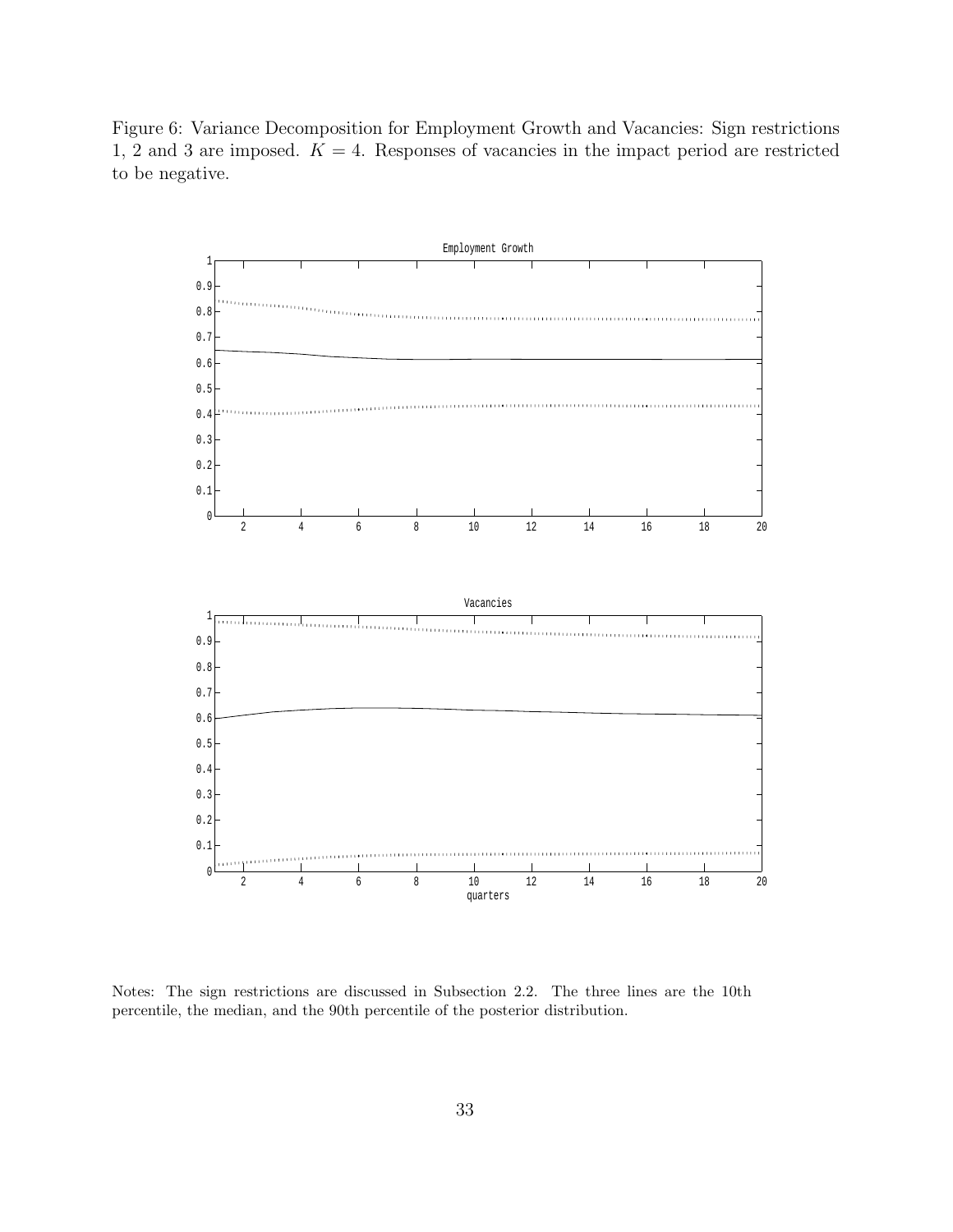![](_page_36_Figure_0.jpeg)

![](_page_36_Figure_1.jpeg)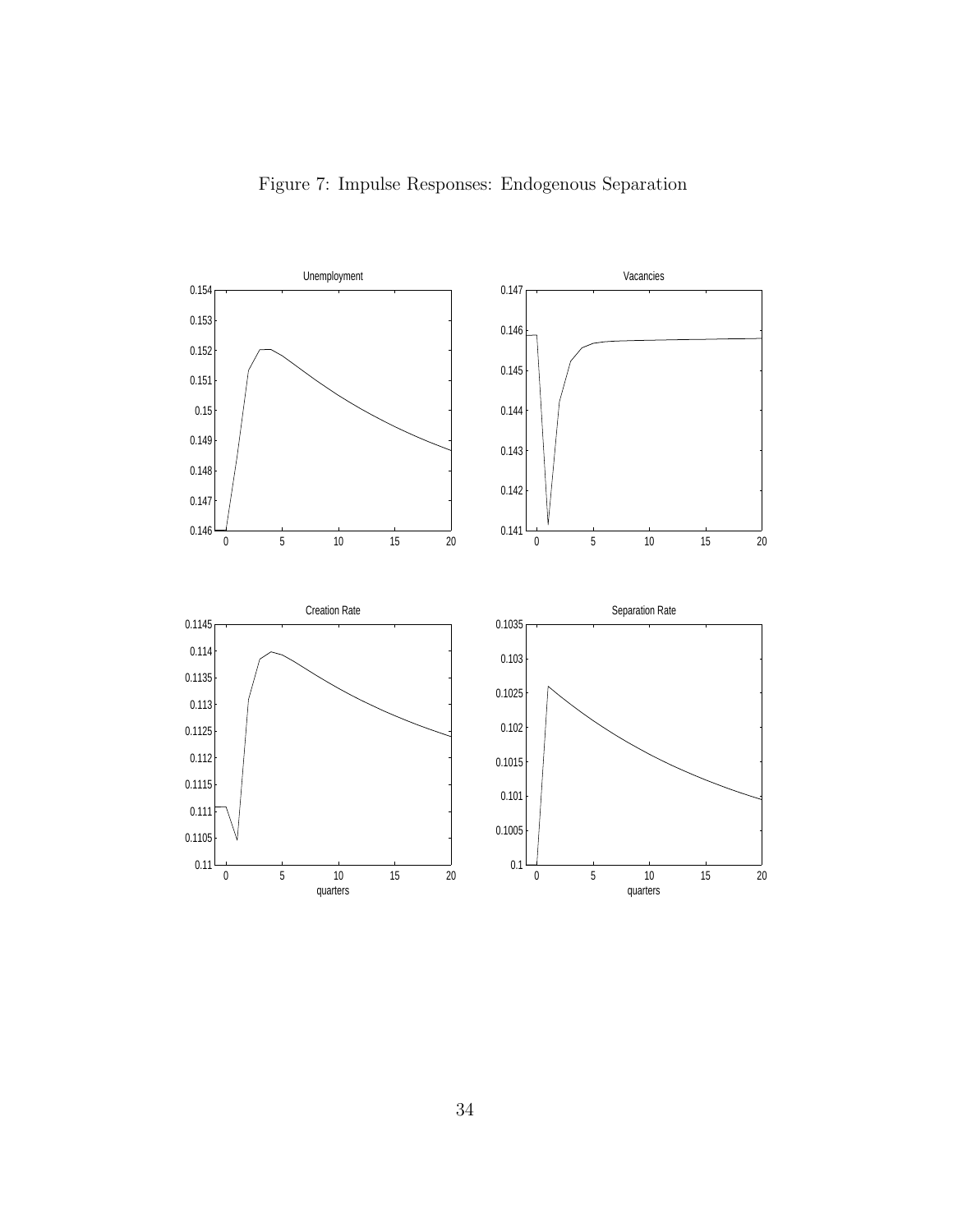![](_page_37_Figure_0.jpeg)

Figure 8: Comparison between Model Impulse Responses and Empirical Impulse Responses: Endogenous Separation

Notes: Responses in the model economy are shown by the thick solid lines. Other lines plot the empirical responses that are taken from Figure 1. All responses are expressed as deviations from the steady-state levels. Responses of vacancies and employment are expressed as log deviations.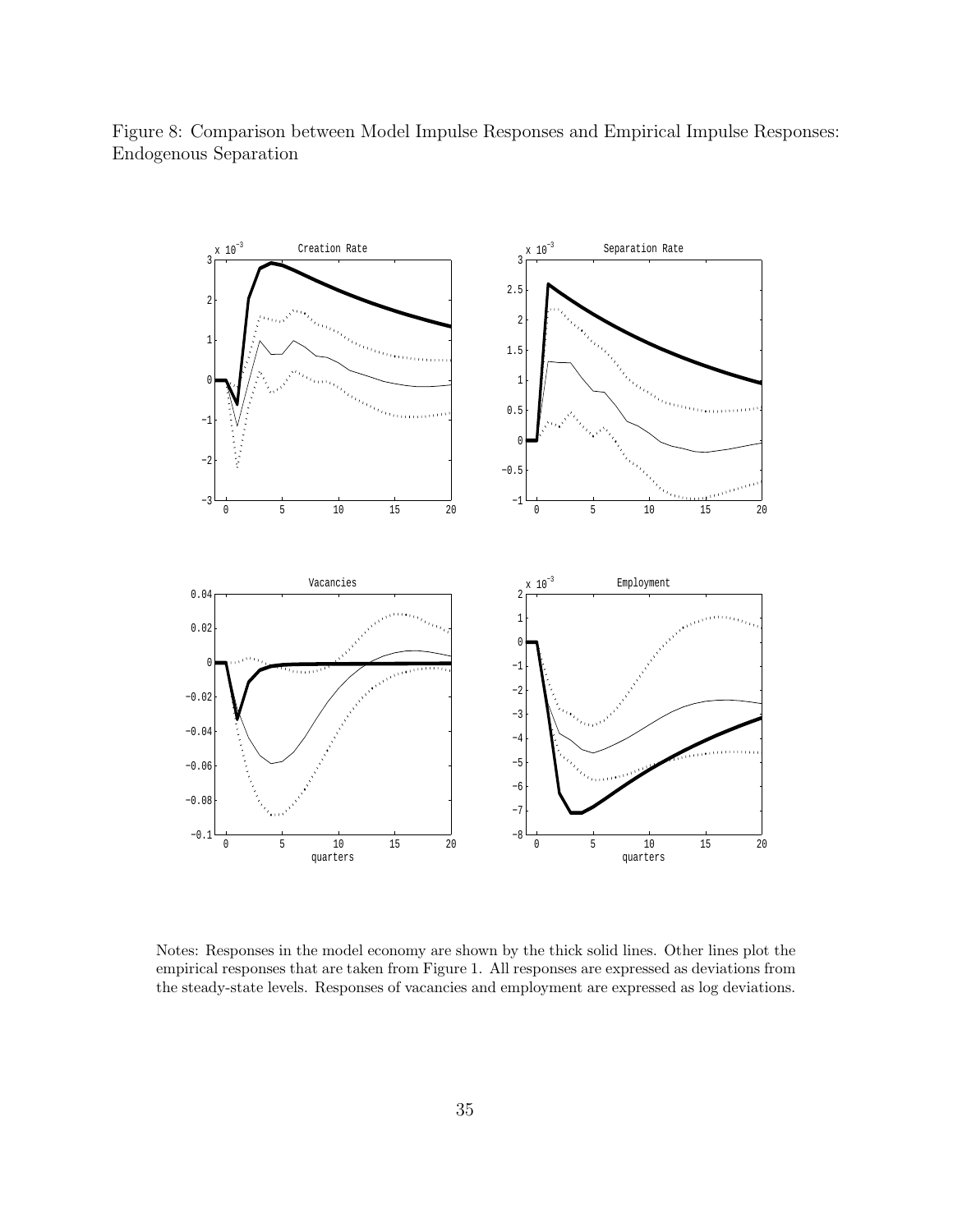![](_page_38_Figure_0.jpeg)

![](_page_38_Figure_1.jpeg)